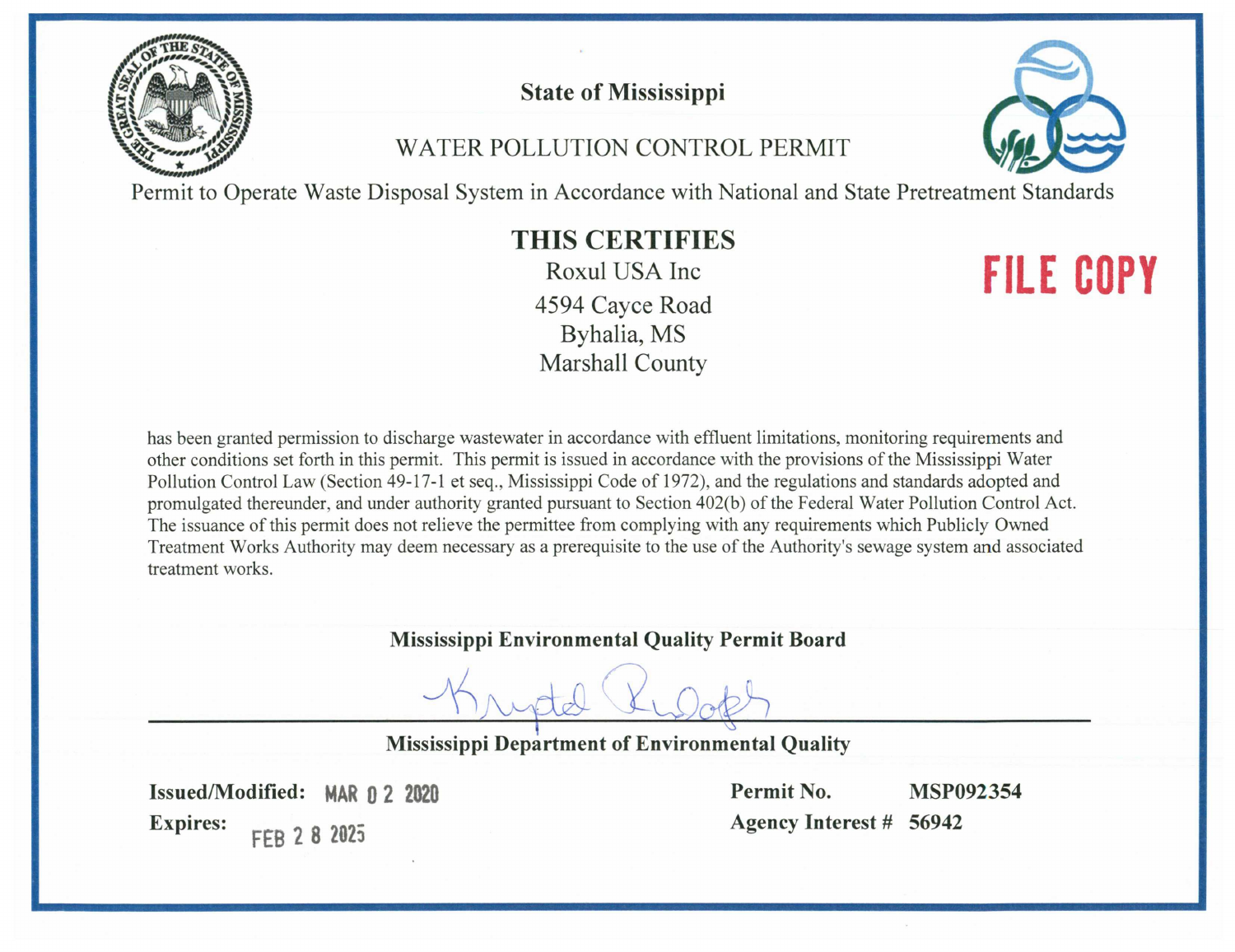### **Table of Contents**

Other Relevant Documents:

Cover Letter, Responsible Official ID Form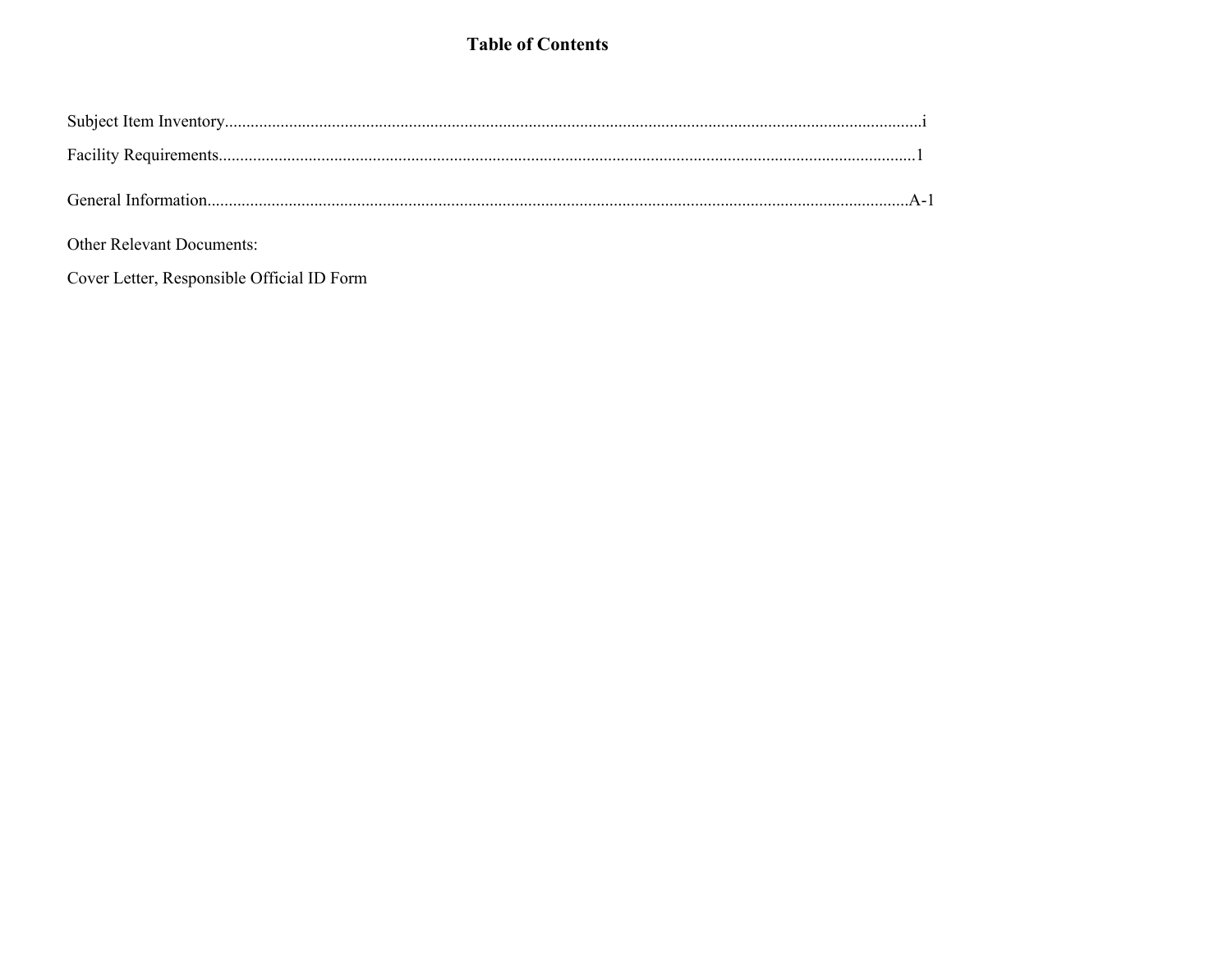### Activity ID No.: PER20190001 Permit Number: MSP092354 Subject Item Inventory Roxul USA Inc **Permit to Operate Waste Disposal System in Accordance with National and State Pretreatment Standards**

### **Subject Item Inventory:**

| ID                | <b>Designation</b> | <b>Description</b>               |
|-------------------|--------------------|----------------------------------|
| AI56942           |                    |                                  |
| RPNT1             | MSP092354-001      | Outfall 001 (Process Wastewater) |
| RPNT <sub>2</sub> | MSP092354-002      | Outfall 002 (Process Wastewater) |

### **Receiving Stream Relationships:**

| <b>Subject Item</b>                    | <b>Relationship</b> | <b>Receiving Stream</b>                                 |
|----------------------------------------|---------------------|---------------------------------------------------------|
| RPNT1 Outfall 001 (Process Wastewater) | Discharges Into     | Chickasaw Trail Wastewater<br>Treatment Plant MS0060046 |
| RPNT2 Outfall 002 (Process Wastewater) | Discharges Into     | Chickasaw Trail Wastewater<br>Treatment Plant MS0060046 |

| <b>KEY</b>                                   |                                   |
|----------------------------------------------|-----------------------------------|
| $ ACT = Activity$                            | $AI = Agency Interest$            |
| $AREA = Area$                                | $CONT = Control$ Device           |
| CAFO = Concentrated Animal Feeding Operation | $IA = Insignificant Activity$     |
| $EQPT = Equipment$                           | $MAFO = Animal Feeding Operation$ |
| $IMPD = Important$                           | $PCS = PCs$                       |
| $RPNT = Release Point$                       | $TRMT = Treatment$                |
| $WDPT = Without$                             |                                   |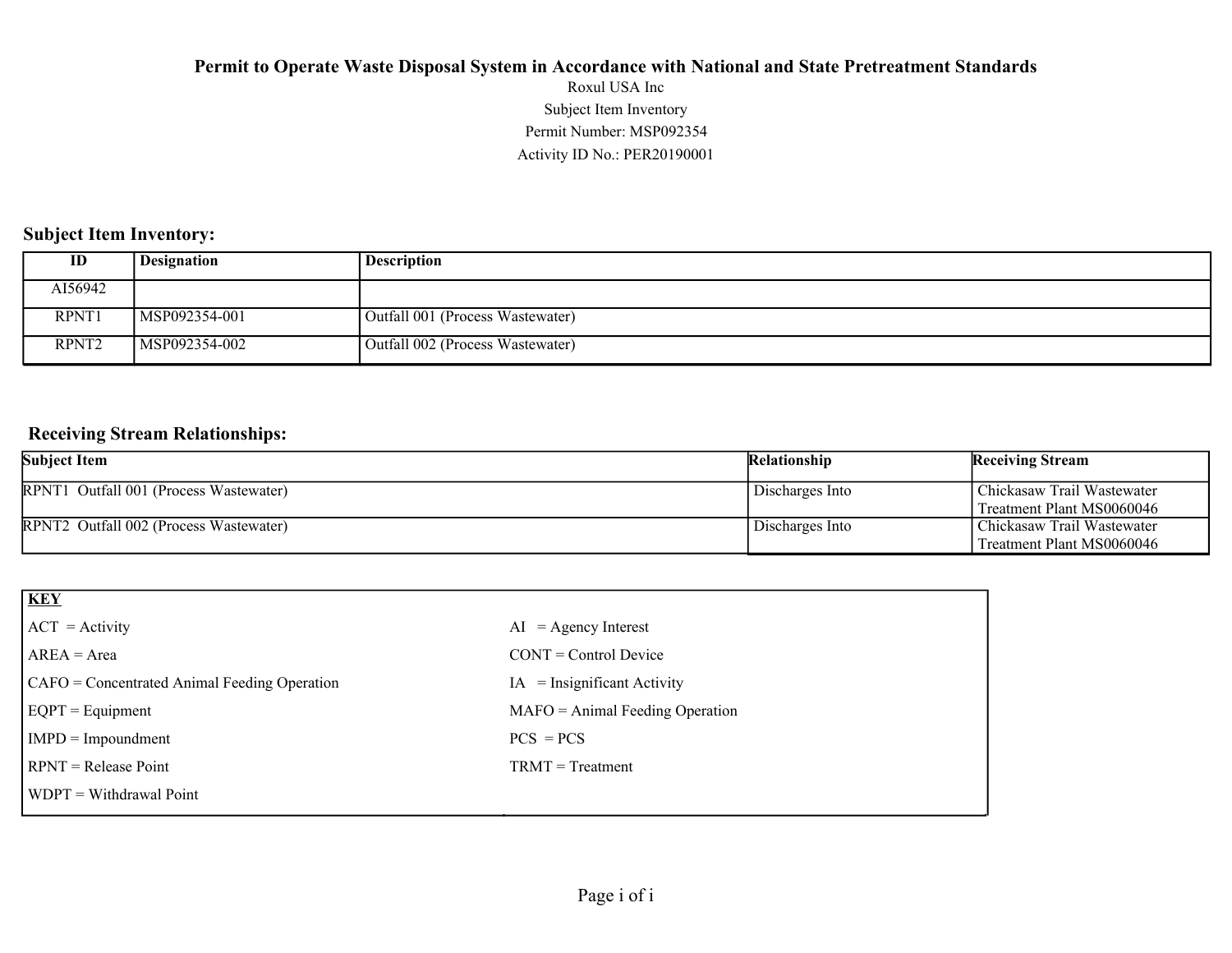### **EFFLUENT LIMITATIONS AND MONITORING REQUIREMENTS**

### **Subject Item: Outfall 001 (Process Wastewater)**

#### **RPNT00000000001: MSP092354-001**

Such discharges shall be limited and monitored by the permittee as specified below:

|                                                     |                                 |                                         |                                              | <b>Discharge Limitations</b>        |                               |                                      |                                    |                    | <b>Monitoring Requirements</b> |                        |
|-----------------------------------------------------|---------------------------------|-----------------------------------------|----------------------------------------------|-------------------------------------|-------------------------------|--------------------------------------|------------------------------------|--------------------|--------------------------------|------------------------|
| <b>Parameter</b>                                    | Quantity/<br>Loading<br>Average | Quantity /<br>Loading<br><b>Maximum</b> | <b>Quantity</b> /<br>Loading<br><b>Units</b> | Quality/<br>Conc.<br><b>Minimum</b> | Quality /<br>Conc.<br>Average | Quality /<br>Conc.<br><b>Maximum</b> | Quality /<br>Conc.<br><b>Units</b> | <b>Frequency</b>   | <b>Sample Type</b>             | Which<br><b>Months</b> |
| Ammonia Nitrogen, Total (as<br>$\mid N$<br>Effluent | Report<br>Monthly<br>Average    | Report<br>Daily Maximum                 | pounds per day                               | ******                              | Report<br>Monthly<br>Average  | Report<br>Daily Maximum              | mg/L                               | Twice per<br>Month | $24-hr$<br>Composite           | Jan-Dec                |
| Copper<br>(Total)<br>Recoverable)<br>Effluent       | Report<br>Monthly<br>Average    | Report<br>Daily Maximum                 | pounds per day                               | ******                              | Report<br>Monthly<br>Average  | Report<br>Daily Maximum              | mg/L                               | Twice per<br>Month | $24-hr$<br>Composite           | Jan-Dec                |
| Flow<br>Effluent                                    | Report<br>Monthly<br>Average    | 0.039<br>Daily Maximum per Day          | <b>Million Gallons</b>                       | ******                              | ******                        | ******                               | ******                             | Daily              | Totalizer                      | Jan-Dec                |
| pH<br>Effluent                                      | ******                          | ******                                  | ******                                       | 6.0<br>Minimum                      | ******                        | 9.0<br>Maximum                       | <b>SU</b>                          | Twice per<br>Month | Grab Sampling                  | Jan-Dec                |
| Phenols (Total)<br>Effluent                         | Report<br>Monthly<br>Average    | Report<br>Daily Maximum                 | pounds per day                               | ******                              | Report<br>Monthly<br>Average  | Report<br>Daily Maximum              | mg/L                               | Twice per<br>Month | $24-hr$<br>Composite           | Jan-Dec                |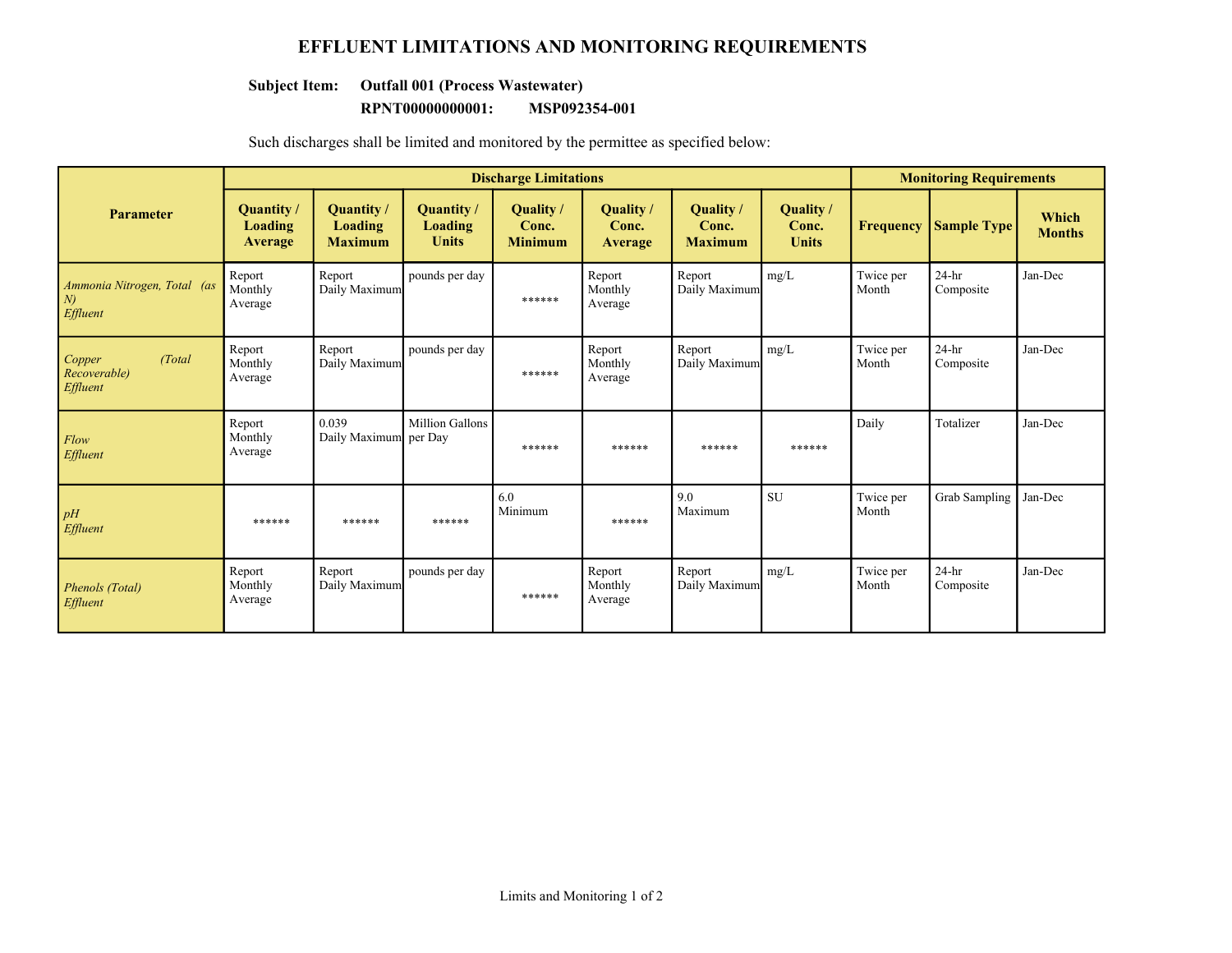### **EFFLUENT LIMITATIONS AND MONITORING REQUIREMENTS**

### **Subject Item: Outfall 002 (Process Wastewater)**

#### **RPNT00000000002: MSP092354-002**

Such discharges shall be limited and monitored by the permittee as specified below:

|                                                     |                                 |                                                |                                              | <b>Discharge Limitations</b>         |                               |                                             |                                           |                    | <b>Monitoring Requirements</b> |                        |
|-----------------------------------------------------|---------------------------------|------------------------------------------------|----------------------------------------------|--------------------------------------|-------------------------------|---------------------------------------------|-------------------------------------------|--------------------|--------------------------------|------------------------|
| <b>Parameter</b>                                    | Quantity/<br>Loading<br>Average | <b>Quantity</b> /<br>Loading<br><b>Maximum</b> | <b>Quantity</b> /<br>Loading<br><b>Units</b> | Quality /<br>Conc.<br><b>Minimum</b> | Quality /<br>Conc.<br>Average | <b>Quality</b> /<br>Conc.<br><b>Maximum</b> | <b>Quality</b> /<br>Conc.<br><b>Units</b> | <b>Frequency</b>   | <b>Sample Type</b>             | Which<br><b>Months</b> |
| Ammonia Nitrogen, Total (as<br>$\mid N$<br>Effluent | Report<br>Monthly<br>Average    | Report<br>Daily Maximum                        | pounds per day                               | ******                               | Report<br>Monthly<br>Average  | Report<br>Daily Maximum                     | mg/L                                      | Twice per<br>Month | $24-hr$<br>Composite           | Jan-Dec                |
| Copper<br>(Total)<br>Recoverable)<br>Effluent       | Report<br>Monthly<br>Average    | Report<br>Daily Maximum                        | pounds per day                               | ******                               | Report<br>Monthly<br>Average  | Report<br>Daily Maximum                     | mg/L                                      | Twice per<br>Month | $24-hr$<br>Composite           | Jan-Dec                |
| Flow<br>Effluent                                    | Report<br>Monthly<br>Average    | 0.013<br>Daily Maximum per Day                 | <b>Million Gallons</b>                       | ******                               | ******                        | ******                                      | ******                                    | Daily              | Totalizer                      | Jan-Dec                |
| pH<br>Effluent                                      | ******                          | ******                                         | ******                                       | 6.0<br>Minimum                       | ******                        | 9.0<br>Maximum                              | <b>SU</b>                                 | Twice per<br>Month | Grab Sampling                  | Jan-Dec                |
| Phenols (Total)<br>Effluent                         | Report<br>Monthly<br>Average    | Report<br>Daily Maximum                        | pounds per day                               | ******                               | Report<br>Monthly<br>Average  | Report<br>Daily Maximum                     | mg/L                                      | Twice per<br>Month | $24-hr$<br>Composite           | Jan-Dec                |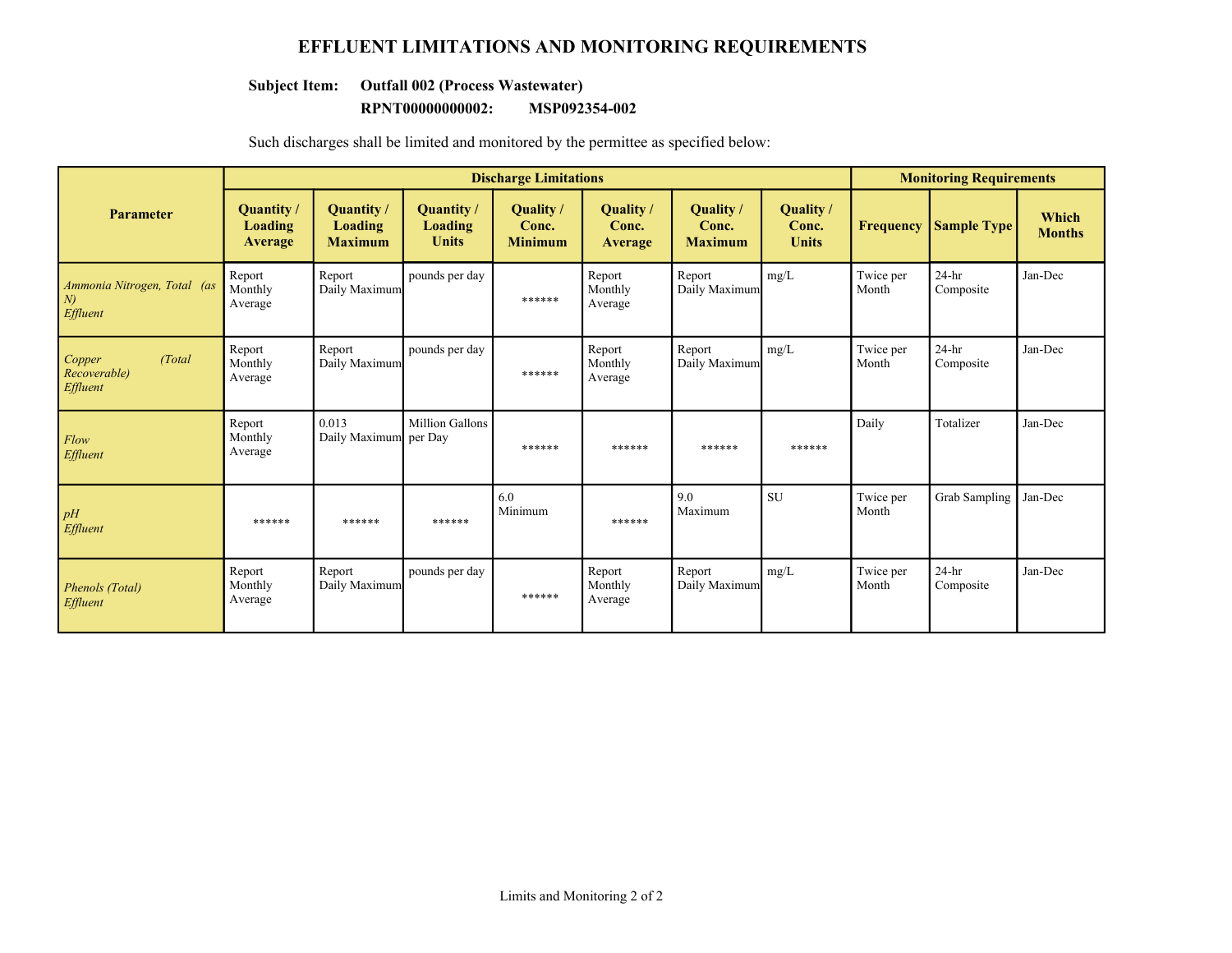Roxul USA Inc Facility Requirements Permit Number: MSP092354 Activity ID No.:PER20190001

### **AI0000056942 :**

# **Limitation Requirements:**

Page 1 of 22

| Samples taken in compliance with the monitoring requirements specified in this permit shall be taken at the nearest accessible<br>point after final treatment but prior to actual discharge into the POTW collection system or mixing with non-regulated waste<br>streams. [11 Miss. Admin. Code Pt. 6, R.1.1.4.A(28).]<br><b>General Pretreatment Prohibitions</b><br>In addition to those pollutants limited in the "Effluent Limitations and Monitoring Requirements" section of this permit, the                                                                                                                                                                                                                                                                                                                                                                                                                                                                                                                                                                                                                                                                                                                                                                                                                                                                                                                                                                                                                                                                                                                                                     |
|----------------------------------------------------------------------------------------------------------------------------------------------------------------------------------------------------------------------------------------------------------------------------------------------------------------------------------------------------------------------------------------------------------------------------------------------------------------------------------------------------------------------------------------------------------------------------------------------------------------------------------------------------------------------------------------------------------------------------------------------------------------------------------------------------------------------------------------------------------------------------------------------------------------------------------------------------------------------------------------------------------------------------------------------------------------------------------------------------------------------------------------------------------------------------------------------------------------------------------------------------------------------------------------------------------------------------------------------------------------------------------------------------------------------------------------------------------------------------------------------------------------------------------------------------------------------------------------------------------------------------------------------------------|
|                                                                                                                                                                                                                                                                                                                                                                                                                                                                                                                                                                                                                                                                                                                                                                                                                                                                                                                                                                                                                                                                                                                                                                                                                                                                                                                                                                                                                                                                                                                                                                                                                                                          |
|                                                                                                                                                                                                                                                                                                                                                                                                                                                                                                                                                                                                                                                                                                                                                                                                                                                                                                                                                                                                                                                                                                                                                                                                                                                                                                                                                                                                                                                                                                                                                                                                                                                          |
|                                                                                                                                                                                                                                                                                                                                                                                                                                                                                                                                                                                                                                                                                                                                                                                                                                                                                                                                                                                                                                                                                                                                                                                                                                                                                                                                                                                                                                                                                                                                                                                                                                                          |
| following pollutants shall not be discharged into the POTW:<br>(1) Pollutants which create a fire or explosion hazard in the POTW, including but not limited to, wastestreams with a closed<br>cup flashpoint of less than 140 degrees Fahrenheit or 60 degrees Centigrade using the test methods specified in 40 CFR<br>(2) Pollutants which will cause corrosive structural damage to the POTW, but in no case discharges with pH lower than 5.0,<br>unless the treatment works is specifically designed to accommodate such discharges;<br>(3) Solid or viscous pollutants in amounts which will cause obstruction to the flow in the POTW resulting in interference;<br>(4) Any pollutant, including oxygen demanding pollutants (BOD, etc.) released in a discharge at a flow rate and/or pollutant<br>concentration which will cause interference with the POTW;<br>(5) Heat in amounts which will inhibit biological activity in the POTW resulting in interference, but in no case heat in such<br>quantities that the temperature at the POTW treatment plant exceeds 40 degrees Centigrade (104 degrees Fahrenheit) unless<br>the approval Authority, upon request of the POTW, approves alternate temperature limits;<br>(6) Petroleum oil, nonbiodegradable cutting oil, or products of mineral oil origin in amounts that will cause interference or<br>(7) Pollutants which result in the presence of toxic gases, vapors, or fumes within the POTW in a quantity that may cause<br>acute worker health and safety problems;<br>(8) Any trucked or hauled pollutants, except at discharge points designated by the POTW. [40 CFR 403.5(b)] |
|                                                                                                                                                                                                                                                                                                                                                                                                                                                                                                                                                                                                                                                                                                                                                                                                                                                                                                                                                                                                                                                                                                                                                                                                                                                                                                                                                                                                                                                                                                                                                                                                                                                          |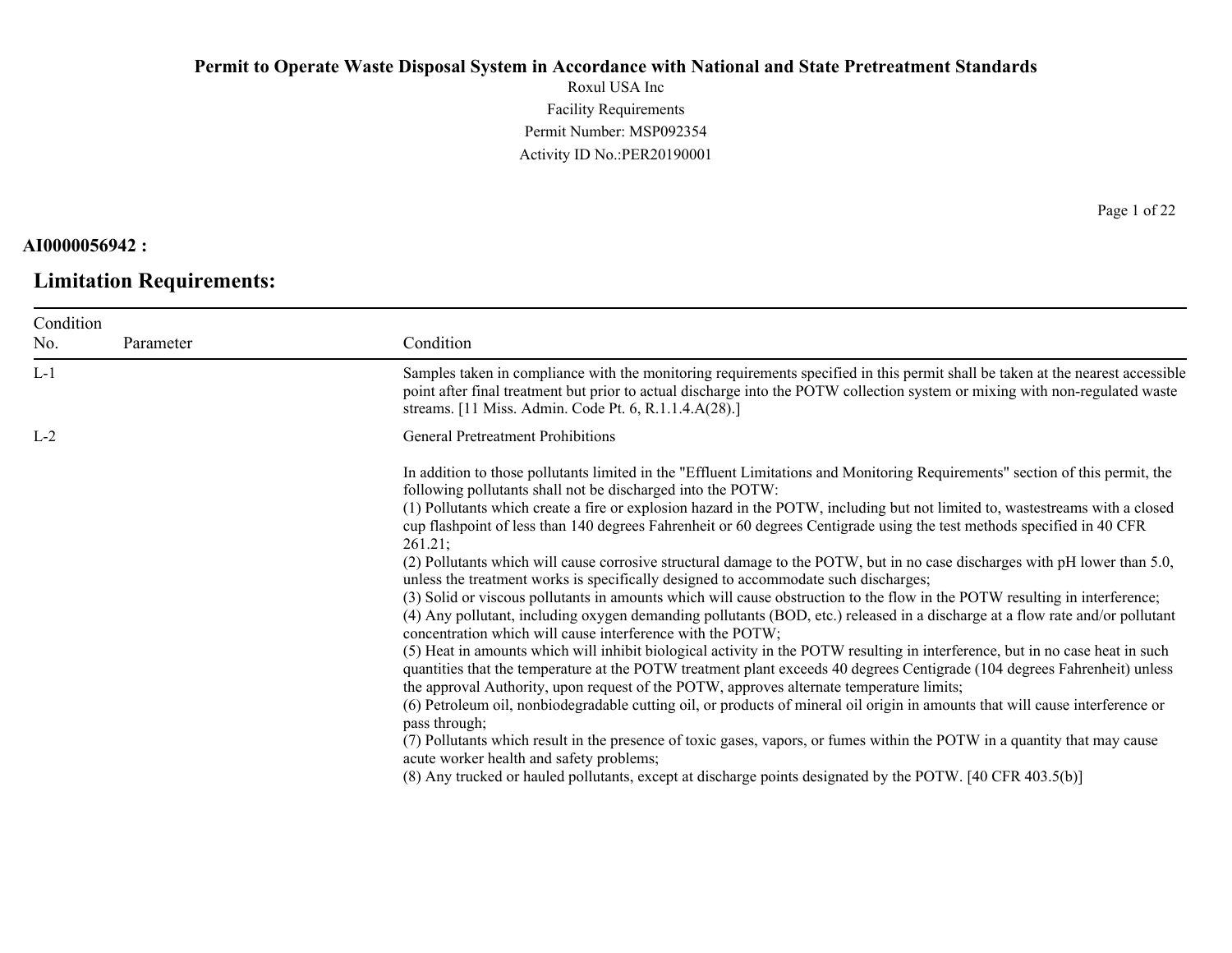Roxul USA Inc Facility Requirements Permit Number: MSP092354 Activity ID No.:PER20190001

#### **AI0000056942 :**

No.

### **Record-Keeping Requirements:**

Condition Condition R-1 Recording of Results For each measurement or sample taken pursuant to the requirements of this permit, the permittee shall maintain records of all information obtained from such monitoring including: (1) The exact place, date, and time of sampling; (2) The dates the analyses were performed; (3) The person(s) who performed the analyses;

(4) The analytical techniques, procedures or methods used; and

(5) The results of all required analyses. [11 Miss. Admin. Code Pt. 6, R. 1.1.4.A(29)(a).]

### **Submittal/Action Requirements:**

| Condition<br>No. | Condition                                                                                                                                                                                                                                                                                                                                                                                                                                                                                                                                                                                                 |
|------------------|-----------------------------------------------------------------------------------------------------------------------------------------------------------------------------------------------------------------------------------------------------------------------------------------------------------------------------------------------------------------------------------------------------------------------------------------------------------------------------------------------------------------------------------------------------------------------------------------------------------|
| $S-1$            | Oral Notification Requirements                                                                                                                                                                                                                                                                                                                                                                                                                                                                                                                                                                            |
|                  | The permittee shall notify the Mississippi Environmental Quality Permit Board and the POTW orally immediately upon becoming aware of the following:<br>(1) A spill which would result in a discharge to the POTW or to State waters;<br>(2) Any unanticipated bypass which exceeds any effluent limitation in the permit.<br>(3) Any upset which exceeds any effluent limitation in the permit.<br>(4) Violation of a maximum daily discharge limitation for any of the pollutants listed by the Permit Board in the permit to be reported within 24 hours. [11 Miss. Admin.]<br>Code Pt. 6, R. 1.1.4.M.] |

Page 2 of 22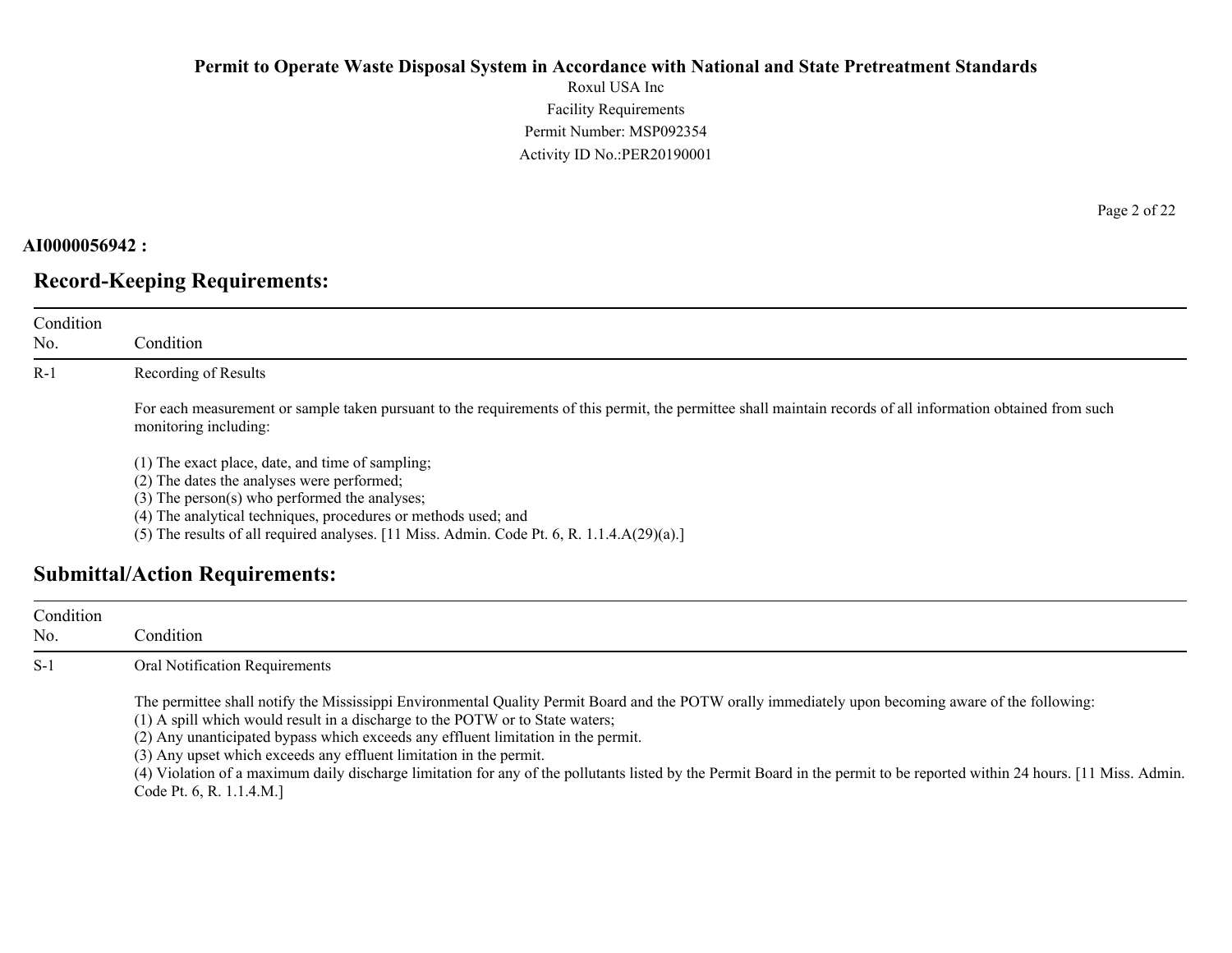Roxul USA Inc Facility Requirements Permit Number: MSP092354 Activity ID No.:PER20190001

#### **AI0000056942 :**

No.

**Submittal/Action Requirements:**

Condition Condition S-2 Reporting Monitoring results obtained during the previous reporting period shall be summarized and reported on a Discharge Monitoring Report (DMR). DMR data must be submitted electronically using the MDEQ NetDMR NO LATER THAN THE 28TH DAY OF THE MONTH FOLLOWING THE COMPLETED REPORTING PERIOD. DMRs and all other reports required herein, shall be signed in accordance with 11 Miss. Admin. Code Pt. 6, R. 1.1.4.A(15)(c)(1). of the Mississippi Wastewater Regulations. [11 Miss. Admin. Code Pt. 6, R. 1.1.4.A(15)c(1)., 40 CFR 122.21(1)(4)(i)] S-3 Noncompliance Notification - Twenty-Four Hour Reporting (1) The permittee shall report any noncompliance which may endanger health or the environment. Any information shall be provided orally within 24 hours from the time the permittee becomes aware of the circumstances. A written submission shall also be provided within 5 days of the time the permittee becomes aware of the circumstances. The written submission shall contain a description of the noncompliance and its cause; the period of noncompliance, including exact dates and times, and if the noncompliance has not been corrected, the anticipated time it is expected to continue; and steps taken or planned to reduce, eliminate, and/or prevent recurrence of the noncompliance. (2) The following shall be included as information which must be reported within 24 hours under this paragraph. (i) Any unanticipated bypass which exceeds any effluent limitation in the permit. (ii) Any upset which exceeds any effluent limitation in the permit. (iii) Violation of a maximum daily discharge limitation for any of the pollutants listed by the Permit Board in the permit to be reported within 24 hours. (iv) The Executive Director may waive the written report on a case-by-case basis for reports under paragraph (1) of this section if the oral report has been received within 24 hours.

All reports required by this condition which are submitted after December 20, 2020, shall be submitted by the permittee electronically as instructed by MDEQ. [11 Miss.] Admin. Code Pt. 6, R. 1.1.4.A(29)(e)., 40 CFR 122.41(1)(6)]

Page 3 of 22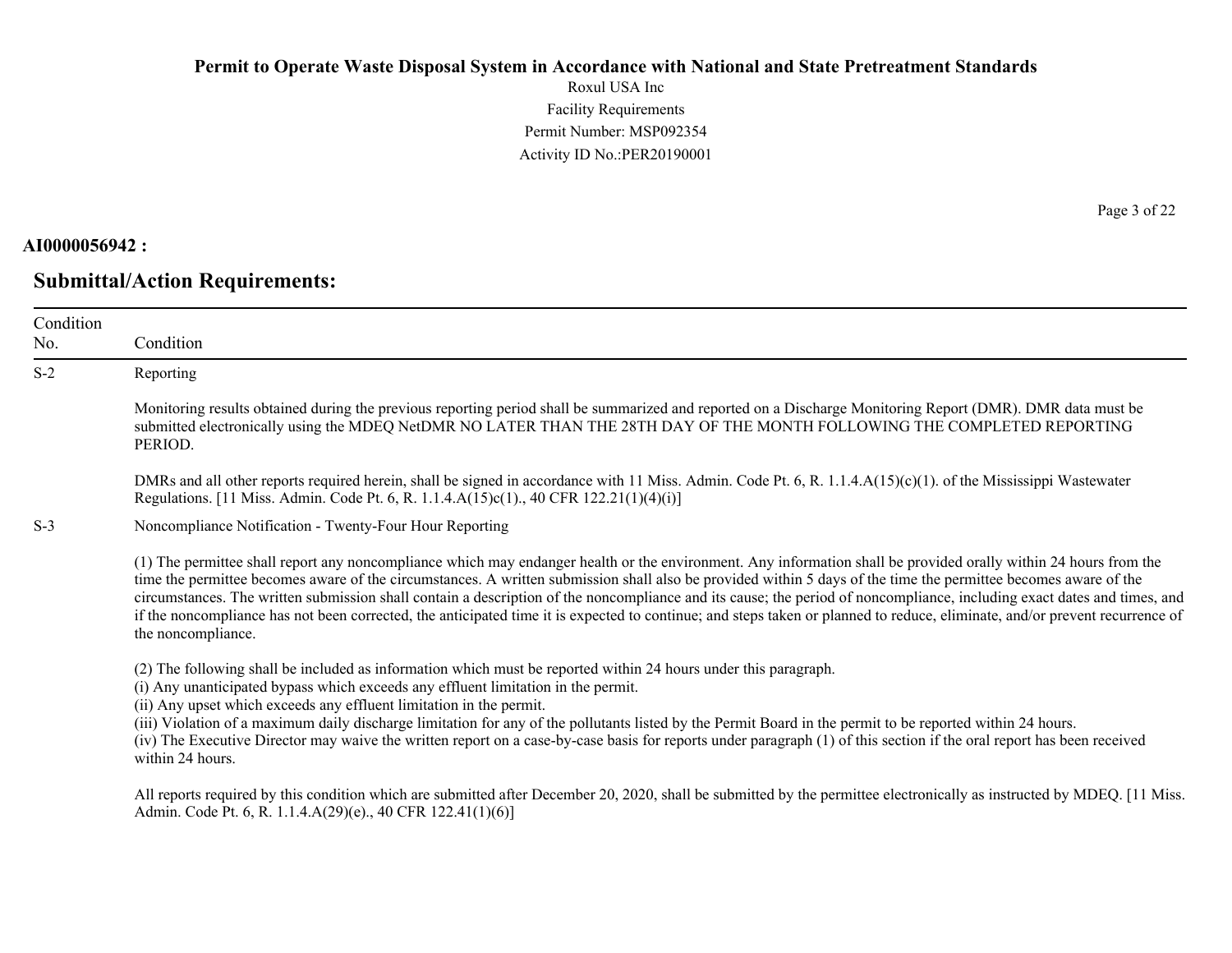Roxul USA Inc Facility Requirements Permit Number: MSP092354 Activity ID No.:PER20190001

### **AI0000056942 :**

# **Submittal/Action Requirements:**

Page 4 of 22

| Condition<br>No. | Condition                                                                                                                                                                                                                                                                                                                                                                                             |
|------------------|-------------------------------------------------------------------------------------------------------------------------------------------------------------------------------------------------------------------------------------------------------------------------------------------------------------------------------------------------------------------------------------------------------|
| $S-4$            | Noncompliance Notification - Other Noncompliance                                                                                                                                                                                                                                                                                                                                                      |
|                  | The permittee shall report all instances of noncompliance not reported under the twenty-four hour reporting requirements, at the time monitoring reports are submitted<br>or within 30 days from the end of the month in which the noncompliance occurs. The reports shall contain the same information as is required under the twenty-four<br>hour reporting requirements contained in this permit. |
|                  | All reports required by this condition which are submitted after December 20, 2020, shall be submitted by the permittee electronically as instructed by MDEQ. [11 Miss.]<br>Admin. Code Pt. 6, R. 1.1.4.A(29)(f)., 40 CFR 122.41(1)(7)]                                                                                                                                                               |
| $S-5$            | Noncompliance Notification - Other Information                                                                                                                                                                                                                                                                                                                                                        |
|                  | Where the permittee becomes aware that it failed to submit any relevant facts in a permit application, or submitted incorrect information in a permit application or in any<br>report to the Permit Board, it shall promptly submit such facts or information. [11 Miss. Admin. Code Pt. 6, R. 1.1.4.A(29)(g).]                                                                                       |
| $S-6$            | <b>Bypassing -Notice</b>                                                                                                                                                                                                                                                                                                                                                                              |
|                  | Anticipated bypass-<br>If the permittee knows in advance of the need for a bypass, it shall submit prior notice, if possible at least ten days before the date of the bypass.                                                                                                                                                                                                                         |
|                  | Unanticipated bypass-<br>The permittee shall submit notice of an unanticipated bypass as required by the twenty-four hour reporting requirements set forth in this permit.                                                                                                                                                                                                                            |
|                  | All reports required by this condition which are submitted after December 20, 2020, shall be submitted by the permittee electronically as instructed by MDEQ. [40 CFR<br>$122.41(m)(3)(i, ii)$ ]                                                                                                                                                                                                      |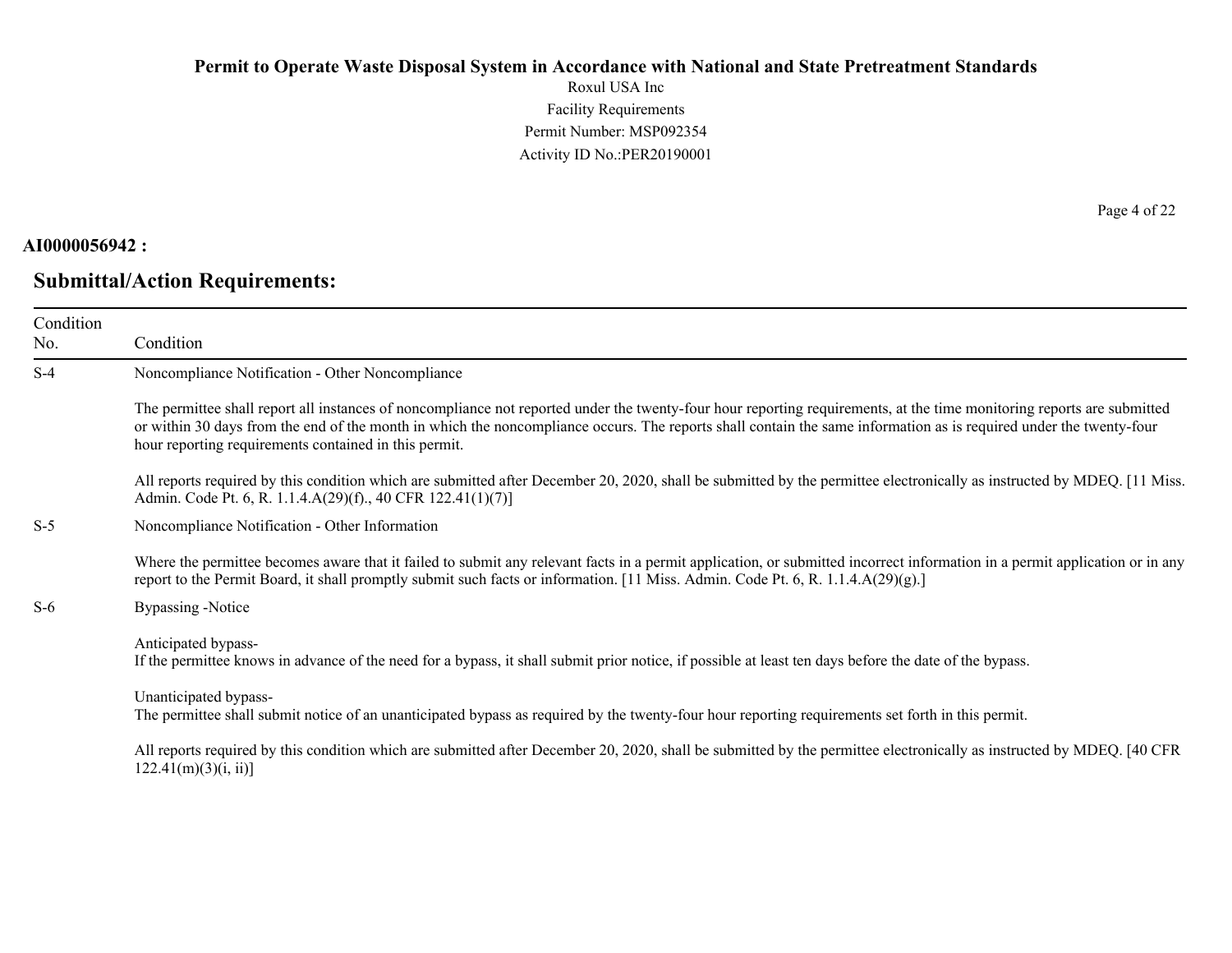Roxul USA Inc Facility Requirements Permit Number: MSP092354 Activity ID No.:PER20190001

### **AI0000056942 :**

# **Submittal/Action Requirements:**

| Condition<br>No. | Condition                                                                                                                                                                                                                                                                                                                                                                                                                         |
|------------------|-----------------------------------------------------------------------------------------------------------------------------------------------------------------------------------------------------------------------------------------------------------------------------------------------------------------------------------------------------------------------------------------------------------------------------------|
| $S-7$            | <b>Expiration of Permit</b>                                                                                                                                                                                                                                                                                                                                                                                                       |
|                  | At least 180 days prior to the expiration date of this permit pursuant to the State law and regulation, the permittee who wishes to continue to operate under this permit<br>shall submit an application to the Permit Board for reissuance. The Permit Board may grant permission to submit an application later than this, but no later than the<br>expiration date of the permit. [11 Miss. Admin. Code Pt. 6, R. 1.1.5.B(1).] |

# **Narrative Requirements:**

# **Definitions:**

| Condition |                                                                                                                                                                                                                                                                                                                                                                                                                                                                                                                                                     |
|-----------|-----------------------------------------------------------------------------------------------------------------------------------------------------------------------------------------------------------------------------------------------------------------------------------------------------------------------------------------------------------------------------------------------------------------------------------------------------------------------------------------------------------------------------------------------------|
| No.       | Condition                                                                                                                                                                                                                                                                                                                                                                                                                                                                                                                                           |
| $T-1$     | Definitions: General                                                                                                                                                                                                                                                                                                                                                                                                                                                                                                                                |
|           | The permittee shall refer to 11 Miss. Admin. Code Pt. 6, R.1.1.1.A. for definitions of any permit term not specified in this permit. [11 Miss. Admin. Code Pt. 6, R.<br>1.1.1.A.]                                                                                                                                                                                                                                                                                                                                                                   |
| $T-2$     | Definitions: Monthly Average                                                                                                                                                                                                                                                                                                                                                                                                                                                                                                                        |
|           | "Monthly Average" means the average of "daily discharges" over a calendar month, calculated as the sum of all "daily discharges" measured during a calendar month<br>divided by the number of "daily discharges" measured during the month. The monthly average for E coli bacteria is the geometric mean of "daily discharges" measured<br>during the calendar month. In computing the geometric mean for E coli bacteria, the value one (1) shall be substituted for sample results of zero. [11 Miss. Admin. Code<br>Pt. 6, R. 1.1.1. $A(44)$ .] |

Page 5 of 22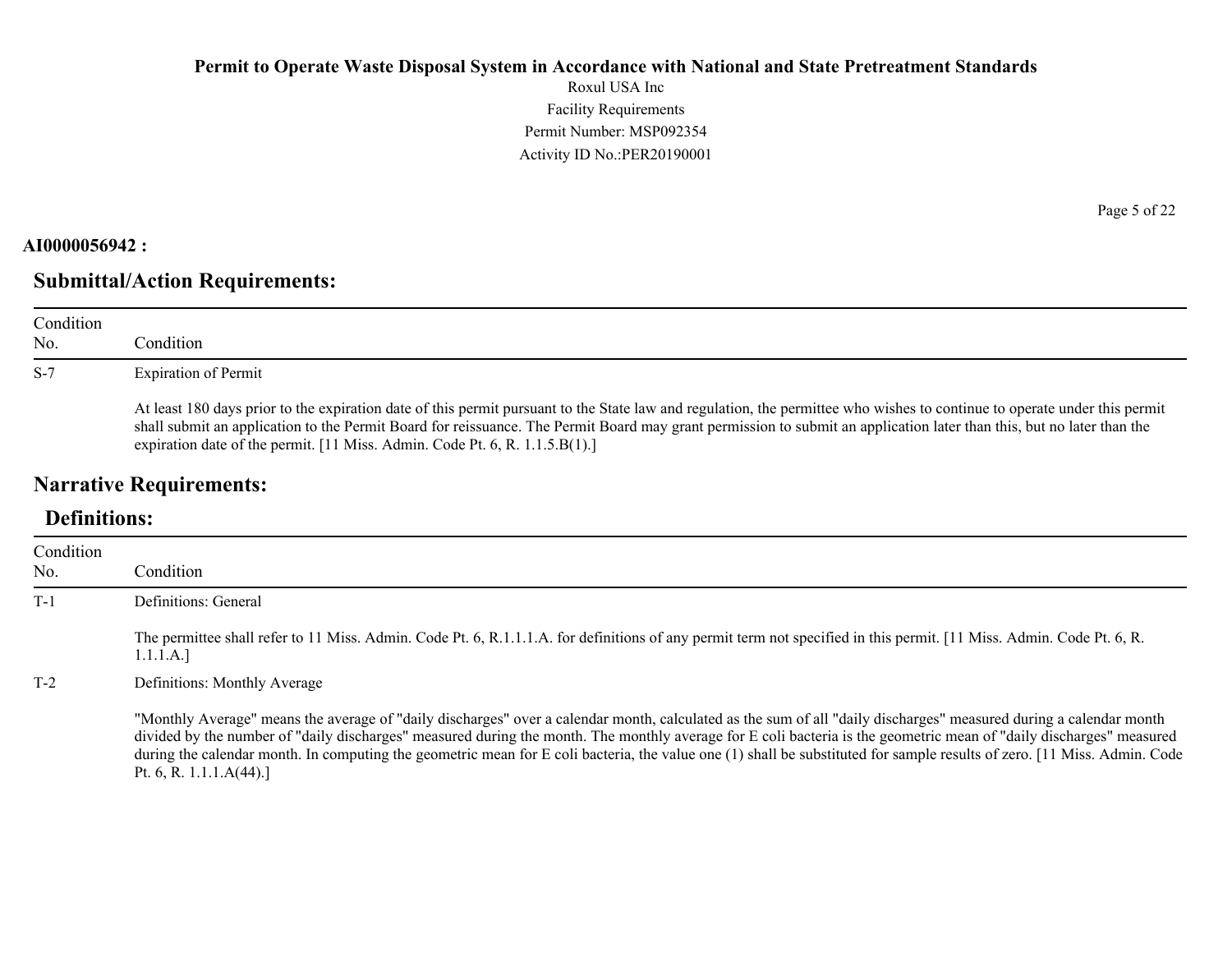Roxul USA Inc Facility Requirements Permit Number: MSP092354 Activity ID No.:PER20190001

### **AI0000056942 :**

### **Narrative Requirements:**

Page 6 of 22

| Condition |                                                                                                                                                                                                                                                                                                                                                                                                                                                                                                                                                                                             |
|-----------|---------------------------------------------------------------------------------------------------------------------------------------------------------------------------------------------------------------------------------------------------------------------------------------------------------------------------------------------------------------------------------------------------------------------------------------------------------------------------------------------------------------------------------------------------------------------------------------------|
| No.       | Condition                                                                                                                                                                                                                                                                                                                                                                                                                                                                                                                                                                                   |
| $T-3$     | Definitions: Daily Discharge                                                                                                                                                                                                                                                                                                                                                                                                                                                                                                                                                                |
|           | "Daily discharge" means the "discharge of a pollutant" measured during a calendar day or any 24-hour period that reasonably represents the calendar day for purposes of<br>sampling. For pollutants with limitations expressed in units of mass, the "daily discharge" is calculated as the total mass of the pollutant discharged over the day. For<br>pollutants with limitations expressed in other units of measurements, the "daily average" is calculated as the average measurement of the discharge of the pollutant over<br>the day. [11 Miss. Admin. Code Pt. 6, R. 1.1.1.A(15).] |
| $T-4$     | Definitions: Daily Maximum                                                                                                                                                                                                                                                                                                                                                                                                                                                                                                                                                                  |
|           | "Daily maximum" means the highest "daily discharge" over a calendar month. [11 Miss. Admin. Code Pt. 6, R. 1.1.1.A(16).]                                                                                                                                                                                                                                                                                                                                                                                                                                                                    |
| $T-5$     | Definitions: Toxic Pollutants                                                                                                                                                                                                                                                                                                                                                                                                                                                                                                                                                               |
|           | "Toxic pollutants" means any pollutant listed as toxic under Section $307(a)(1)$ or, in the case of "sludge use or disposal practices", any pollutant identified in regulations<br>implementing Section 405(d) of the Clean Water Act. [11 Miss. Admin. code Pt.6, R. 1.1.1.A(71).]                                                                                                                                                                                                                                                                                                         |
| $T-6$     | Definitions: Hazardous Substances                                                                                                                                                                                                                                                                                                                                                                                                                                                                                                                                                           |
|           | "Hazardous substances" are defined in 40 CFR 116.4                                                                                                                                                                                                                                                                                                                                                                                                                                                                                                                                          |
| $T-7$     | Definitions: Quarterly Average                                                                                                                                                                                                                                                                                                                                                                                                                                                                                                                                                              |
|           | "Quarterly Average" means the average of "daily discharges" over a three month period, calculated as the sum of all "daily discharges" measured during the quarter<br>divided by the number of "daily discharges" measured during the quarter. The quarterly average for E coli bacteria is the geometric mean of "daily discharges" measured<br>during the quarter. In computing the geometric mean for E coli bacteria, the value one (1) shall be substituted for sample results of zero. [11 Miss. Admin. Code Pt. 6, R.<br>1.1.1.A(61).                                                |
| $T-8$     | Definitions: Quarterly Maximum                                                                                                                                                                                                                                                                                                                                                                                                                                                                                                                                                              |
|           |                                                                                                                                                                                                                                                                                                                                                                                                                                                                                                                                                                                             |

"Quarterly Maximum" means the highest "daily discharge" measured over a three-month period. [11 Miss. Admin. Code Pt. 6, R. 1.1.1.A(62).]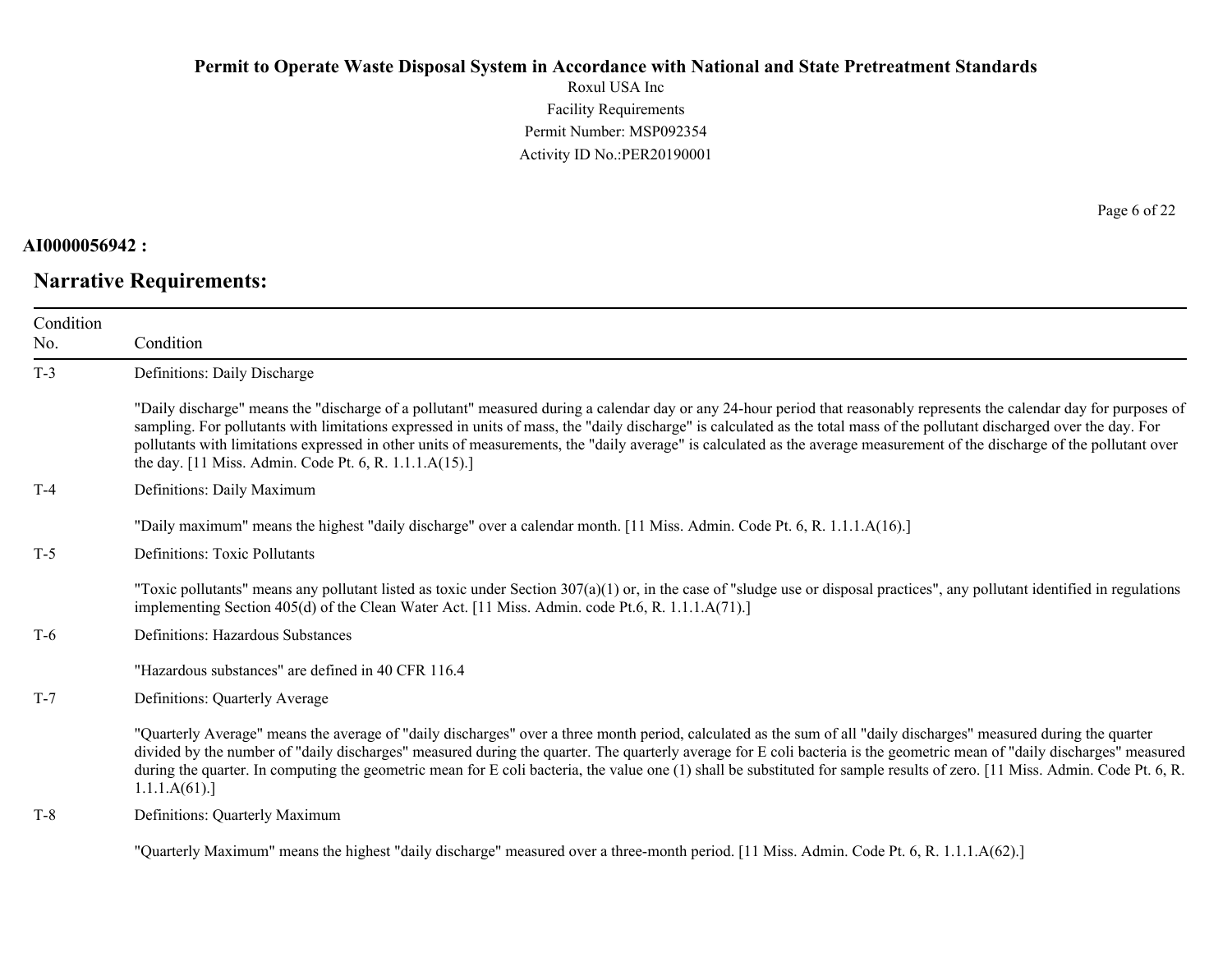Roxul USA Inc Facility Requirements Permit Number: MSP092354 Activity ID No.:PER20190001

### **AI0000056942 :**

# **Narrative Requirements:**

Page 7 of 22

| Condition        |                                                                                                                                                                                                                                                                                                                                                                                                                                                                                                                                            |
|------------------|--------------------------------------------------------------------------------------------------------------------------------------------------------------------------------------------------------------------------------------------------------------------------------------------------------------------------------------------------------------------------------------------------------------------------------------------------------------------------------------------------------------------------------------------|
| No.              | Condition                                                                                                                                                                                                                                                                                                                                                                                                                                                                                                                                  |
| $T-9$            | Definitions: Yearly Average                                                                                                                                                                                                                                                                                                                                                                                                                                                                                                                |
|                  | "Yearly Average" means the average of "daily discharges" over a calendar year, calculated as the sum of all "daily discharges" measured during the calendar year divided<br>by the number of "daily discharges" measured during the calendar year. The yearly average for E coli bacteria is the geometric mean of "daily discharges" during the<br>calendar year. In computing the geometric mean for E coli bacteria, the value one (1) shall be substituted for sample results of zero. [11 Miss. Admin. Code Pt. 6, R.<br>1.1.1.A(87). |
| $T-10$           | Definitions: Yearly Maximum                                                                                                                                                                                                                                                                                                                                                                                                                                                                                                                |
|                  | "Yearly Maximum" means the highest "daily discharge" measured over a calendar year. [11 Miss. Admin. Code Pt. 6, R. 1.1.4.A(88).]                                                                                                                                                                                                                                                                                                                                                                                                          |
| $T-11$           | Definitions:"Submitted" means the document is postmarked on or before the applicable deadline, except as otherwise specified. 11 Miss. Admin. Code Pt. 6, R. 1.1.1.A<br>(67)                                                                                                                                                                                                                                                                                                                                                               |
| Condition<br>No. | Condition                                                                                                                                                                                                                                                                                                                                                                                                                                                                                                                                  |
| $T-12$           | The issuance of this permit does not relieve the permittee from complying with any requirements which the Publicly Owned Treatment Works (POTW) Authority may<br>deem necessary as a prerequisite to the use of the Authority's sewage system and associated treatment works. [11 Miss. Admin. Code Pt. 6, R. 1.1.4.M.]                                                                                                                                                                                                                    |
| $T-13$           | The permittee shall achieve compliance with the effluent limitations specified for discharge in accordance with the following schedule: Upon Permit Issuance. [11 Miss.]<br>Admin. Code Pt. 6, R. 1.1.4.A(9).]                                                                                                                                                                                                                                                                                                                             |
| $T-14$           | Within 14 days after either an interim or final date of compliance specified by this permit, the permittee shall provide the Permit Board with written notice of his<br>compliance or noncompliance with the requirements or conditions specified to be completed by that date. [11 Miss. Admin. Code Pt. 6, R. 1.1.4.A(10).]                                                                                                                                                                                                              |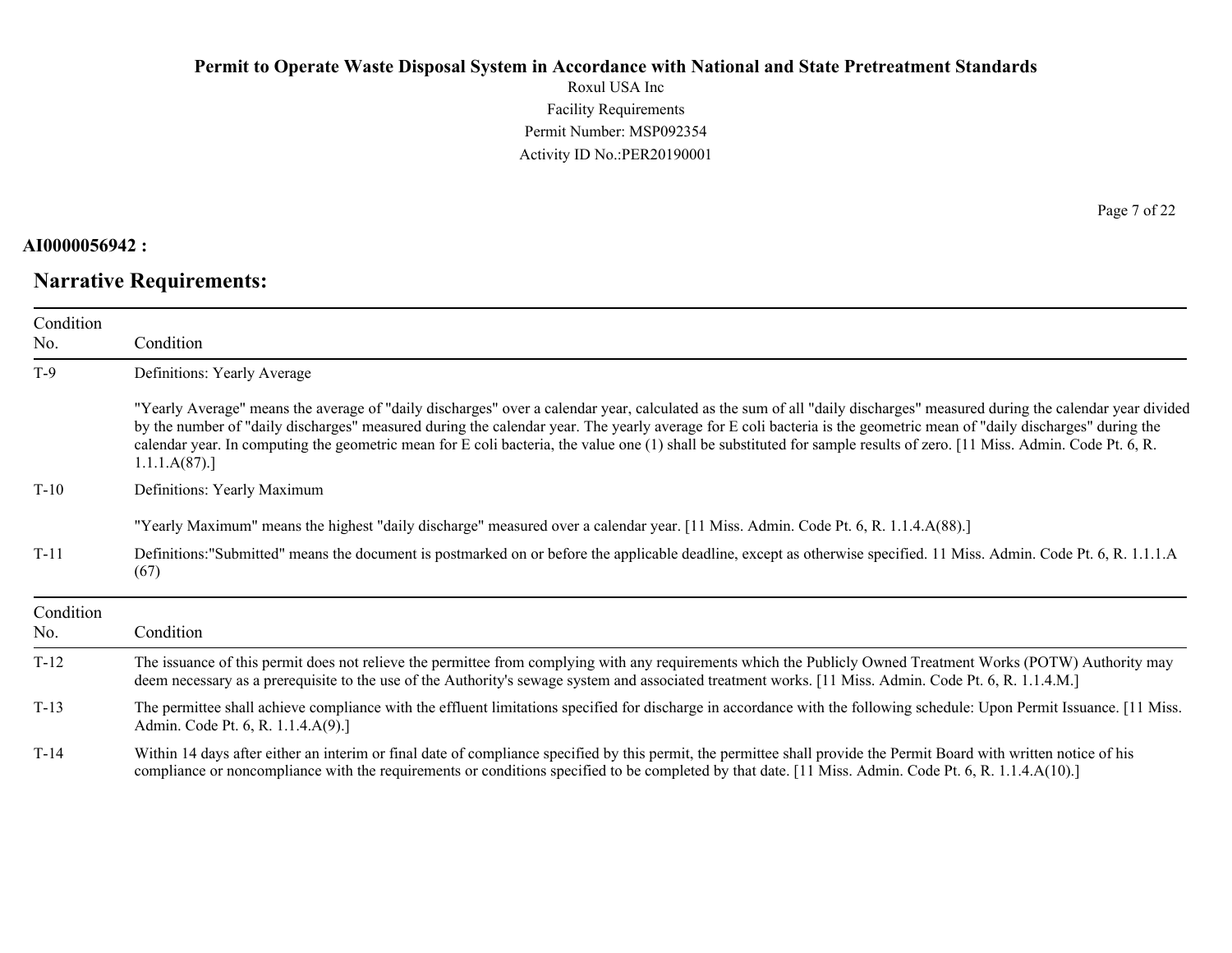Roxul USA Inc Facility Requirements Permit Number: MSP092354 Activity ID No.:PER20190001

### **AI0000056942 :**

# **Narrative Requirements:**

Page 8 of 22

| Condition |                                                                                                                                                                                                                                                                                                                                                                                                                                                                                                                                                                                                                                                                                                                                                                                                                                                                                                                                                                                                                                                                                                          |
|-----------|----------------------------------------------------------------------------------------------------------------------------------------------------------------------------------------------------------------------------------------------------------------------------------------------------------------------------------------------------------------------------------------------------------------------------------------------------------------------------------------------------------------------------------------------------------------------------------------------------------------------------------------------------------------------------------------------------------------------------------------------------------------------------------------------------------------------------------------------------------------------------------------------------------------------------------------------------------------------------------------------------------------------------------------------------------------------------------------------------------|
| No.       | Condition                                                                                                                                                                                                                                                                                                                                                                                                                                                                                                                                                                                                                                                                                                                                                                                                                                                                                                                                                                                                                                                                                                |
| $T-15$    | No Discharge of Wastewater to Surface Water                                                                                                                                                                                                                                                                                                                                                                                                                                                                                                                                                                                                                                                                                                                                                                                                                                                                                                                                                                                                                                                              |
|           | The discharge of any wastewater from this facility to the waters of the State of Mississippi shall constitute a violation of this permit, except as provided in the Bypassing<br>and Upset conditions of this permit, or as authorized under separate permit pursuant to Section 402 of the Federal Water Pollution Control Act. [11 Miss. Admin. Code<br>Pt. $6, R. 1.1.1.B.]$                                                                                                                                                                                                                                                                                                                                                                                                                                                                                                                                                                                                                                                                                                                          |
| $T-16$    | <b>Facilities Operation</b>                                                                                                                                                                                                                                                                                                                                                                                                                                                                                                                                                                                                                                                                                                                                                                                                                                                                                                                                                                                                                                                                              |
|           | The permittee shall at all times properly operate, maintain, and when necessary, promptly replace all facilities and systems of collection, treatment and control (and<br>related appurtenances) which are installed or used by the permittee to achieve compliance with the conditions of this permit. Proper operation and maintenance includes<br>adequate laboratory controls and appropriate quality assurance procedures. Proper replacement includes maintaining an adequate inventory of replacement equipment<br>and parts for prompt replacement when necessary to maintain continuous collection and treatment of wastewater. This provision requires the operation of back-up or<br>auxiliary facilities or similar systems which are installed by a permittee only when the operation is necessary to achieve compliance with the conditions of the permit.<br>The Permit Board may require regular reporting of internal operational and maintenance parameters where necessary to confirm proper operation of a waste treatment<br>system. [11 Miss. Admin. Code Pt. 6, R. 1.1.4.A.(18).] |
| $T-17$    | Representative Sampling                                                                                                                                                                                                                                                                                                                                                                                                                                                                                                                                                                                                                                                                                                                                                                                                                                                                                                                                                                                                                                                                                  |
|           | Samples and measurements taken as required herein shall be representative of the volume and nature of the monitored wastewater. [11 Miss. Admin. Code Pt. 6, R.<br>1.1.4.A(28)(e).                                                                                                                                                                                                                                                                                                                                                                                                                                                                                                                                                                                                                                                                                                                                                                                                                                                                                                                       |
| $T-18$    | Reporting                                                                                                                                                                                                                                                                                                                                                                                                                                                                                                                                                                                                                                                                                                                                                                                                                                                                                                                                                                                                                                                                                                |
|           | If the results for a given sample analysis are such that any parameter (other than E coli) is not detected at or above the minimum level for the test method used, a value<br>of zero will be used for that sample in calculating an arithmetic mean value for the parameter. If the resulting calculated arithmetic mean value for that reporting period<br>is zero, the permittee shall report "NODI = B" on the DMR. For E coli, a value of 1.0 shall be used in calculating the geometric mean. If the resulting E coli mean value<br>is 1.0, the permittee shall report "NODI = B" on the DMR. For each quantitative sample value that is not detectable, the test method used and the minimum level for that<br>method for that parameter shall be attached to and submitted with the DMR. The permittee shall then be considered in compliance with the appropriate effluent<br>limitation and/or reporting requirement. [11 Miss. Admin. Code Pt. 6, Ch. 1., Subch. 2]                                                                                                                           |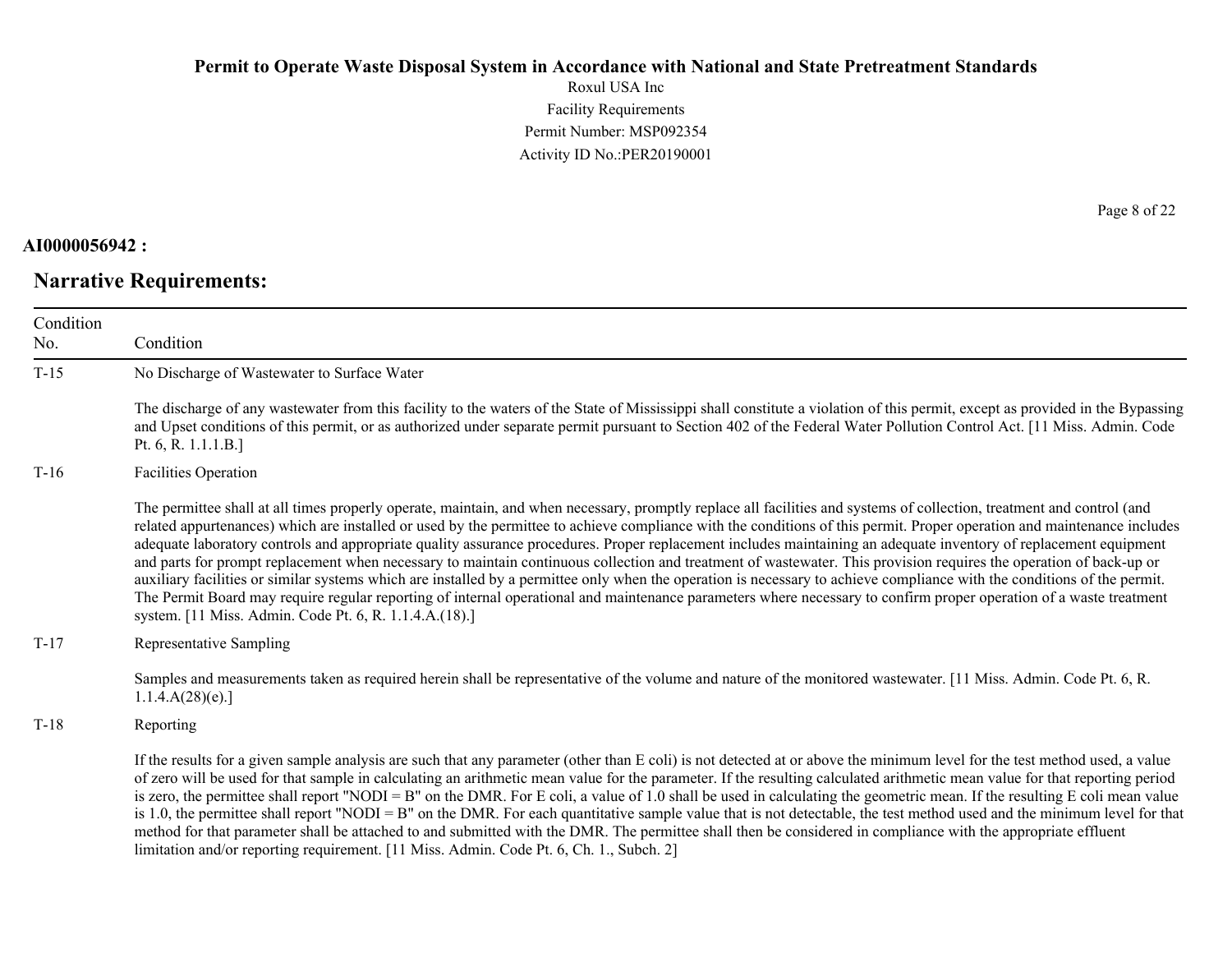Roxul USA Inc Facility Requirements Permit Number: MSP092354 Activity ID No.:PER20190001

### **AI0000056942 :**

# **Narrative Requirements:**

Page 9 of 22

| Condition<br>No. | Condition                                                                                                                                                                                                                                                                                                                                                                                                                                                                                                                                                                |
|------------------|--------------------------------------------------------------------------------------------------------------------------------------------------------------------------------------------------------------------------------------------------------------------------------------------------------------------------------------------------------------------------------------------------------------------------------------------------------------------------------------------------------------------------------------------------------------------------|
| $T-19$           | Reporting                                                                                                                                                                                                                                                                                                                                                                                                                                                                                                                                                                |
|                  | If the permittee monitors any pollutant as prescribed in the permit more frequently than required by the permit using test procedures approved under 40 CFR Part 136 or,<br>in the case of sludge use or disposal, approved under 40 CFR Part 136 unless otherwise specified in 40 CFR Part 503, or as specified in the permit, the results of this<br>monitoring shall be included in the calculation and reporting of the data submitted in the DMR or sludge reporting form specified by the Permit Board. [11 Miss. Admin.<br>Code Pt. 6, R. 1.1.4. $A(15)(c)(2)$ .] |
| $T-20$           | Reporting                                                                                                                                                                                                                                                                                                                                                                                                                                                                                                                                                                |
|                  | Calculations for all limitations which require averaging of measurements shall utilize an arithmetic mean unless otherwise specified by the Permit Board in the permit.<br>[11 Miss. Admin. Code Pt. 6, R. 1.1.4.A(15)(c)(3).]                                                                                                                                                                                                                                                                                                                                           |
| $T-21$           | <b>Test Procedures</b>                                                                                                                                                                                                                                                                                                                                                                                                                                                                                                                                                   |
|                  | Test procedures for the analysis of pollutants shall include those set forth in 40 CFR 136 or alternative procedures approved and/or promulgated by EPA. [11 Miss.]<br>Admin. Code Pt. 6, R. 1.1.4.A(30).]                                                                                                                                                                                                                                                                                                                                                               |
| $T-22$           | Records Retention                                                                                                                                                                                                                                                                                                                                                                                                                                                                                                                                                        |
|                  | All records and results of monitoring activities required by this permit, including calibration and maintenance records, shall be retained by the permittee for a minimum<br>of three (3) years, unless otherwise required or extended by the Permit Board, copies of which shall be furnished to the Department upon request. [11 Miss. Admin.<br>Code Pt. 6, R. 1.1.4.A(29)(a).]                                                                                                                                                                                       |
| $T-23$           | <b>Falsifying Reports</b>                                                                                                                                                                                                                                                                                                                                                                                                                                                                                                                                                |
|                  | Any permittee who falsifies, tampers with, or knowingly renders inaccurate any monitoring device or method required by the Permit Board to be maintained as a<br>condition in a permit, or who alters or falsifies the results obtained by such devices or methods and/or any written report required by or in response to a permit condition,<br>shall be deemed to have violated a permit condition and shall be subject to the penalties provided for a violation of a permit condition pursuant to Section 49-17-43 of                                               |

the Code. [11 Miss. Admin. code Pt. 6, R. 1.1.4.A(29)(d).]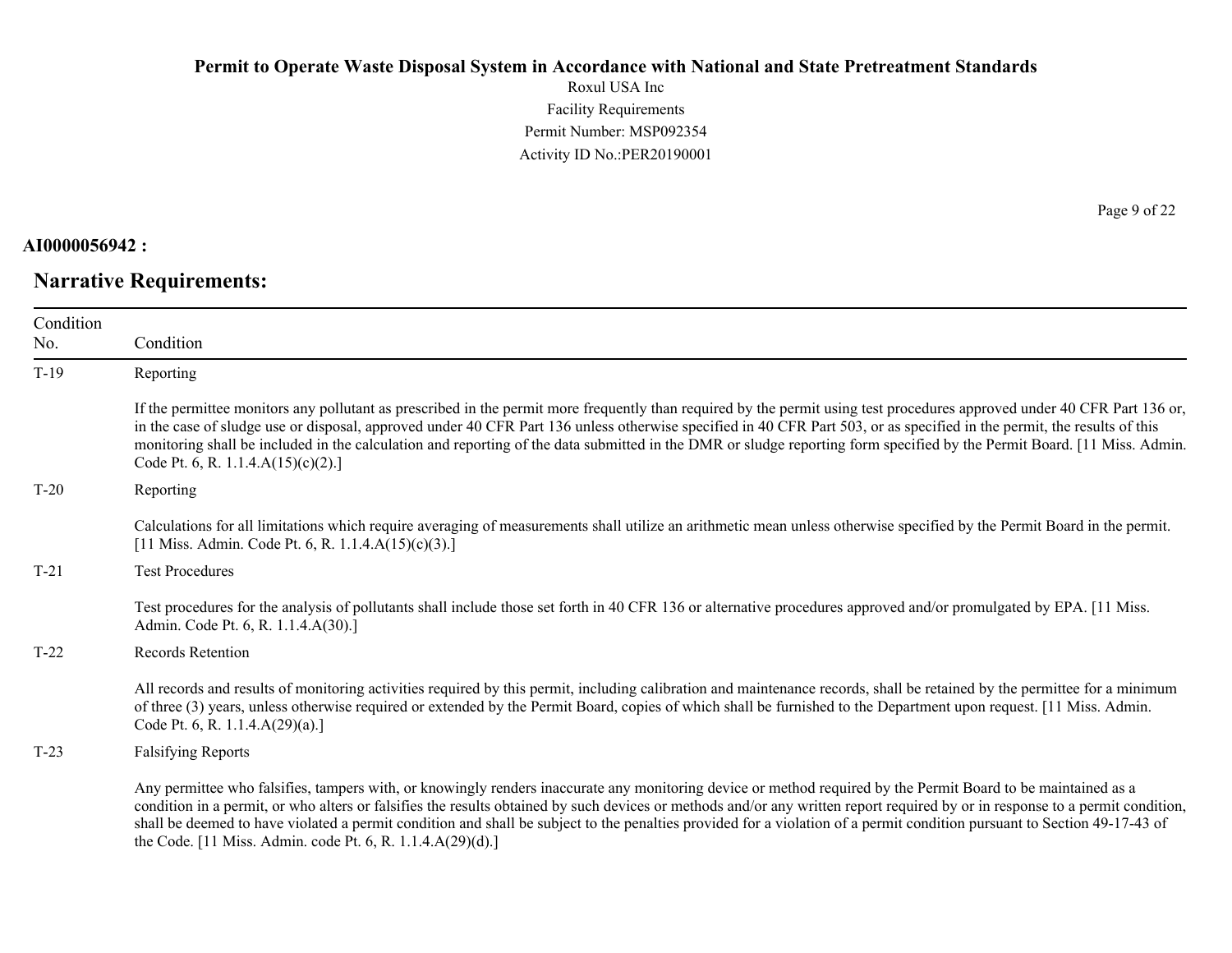Roxul USA Inc Facility Requirements Permit Number: MSP092354 Activity ID No.:PER20190001

### **AI0000056942 :**

# **Narrative Requirements:**

Page 10 of 22

| Condition<br>No. | Condition                                                                                                                                                                                                                                                                                                                                                                                                                                                                                                                                                                                                                                        |
|------------------|--------------------------------------------------------------------------------------------------------------------------------------------------------------------------------------------------------------------------------------------------------------------------------------------------------------------------------------------------------------------------------------------------------------------------------------------------------------------------------------------------------------------------------------------------------------------------------------------------------------------------------------------------|
| $T-24$           | Compliance with Permit Conditions                                                                                                                                                                                                                                                                                                                                                                                                                                                                                                                                                                                                                |
|                  | All discharges authorized by the permit shall be consistent with the terms and conditions of the permit and the permittee shall make all reasonable efforts to meet any<br>interim or final dates for compliance specified therein. [11 Miss. Admin. Code Pt. 6, R. 1.1.4.A(13).]                                                                                                                                                                                                                                                                                                                                                                |
| $T-25$           | Facility Expansion and/or Modification                                                                                                                                                                                                                                                                                                                                                                                                                                                                                                                                                                                                           |
|                  | Any facility expansion, production increases, process modifications, changes in discharge volume or location or other changes in operations or conditions of the<br>permittee which may result in a new or increased discharge of waste, shall be reported to the Permit Board by submission of a new application for a permit pursuant to<br>11 Miss. Admin. Code Pt. 6, R. 1.1.2.A. of the Mississippi Wastewater Regulations, or if the discharge does not violate effluent limitations specified in the permit, by<br>submitting to the Permit Board a notice of a new or increased discharge. [11 Miss. Admin. Code Pt. 6, R. 1.1.4.A(14).] |
| $T-26$           | Routine Reporting                                                                                                                                                                                                                                                                                                                                                                                                                                                                                                                                                                                                                                |
|                  | Such test results, reports, or other data as the Mississippi Environmental Quality Permit Board may determine to be necessary shall be submitted as specified elsewhere<br>in the permit to the following address:                                                                                                                                                                                                                                                                                                                                                                                                                               |
|                  | Mississippi Department of Environmental Quality<br>Office of Pollution Control<br>P.O. Box 2261<br>Jackson, Mississippi 39225. [11 Miss. Admin. code Pt. 6, R. 1.1.4.A(16).]                                                                                                                                                                                                                                                                                                                                                                                                                                                                     |
| $T-27$           | Duty to Mitigate                                                                                                                                                                                                                                                                                                                                                                                                                                                                                                                                                                                                                                 |
|                  | The permittee shall take all reasonable steps to minimize or prevent any discharge or sludge use or disposal in violation of the permit that has a reasonable likelihood of<br>adversely affecting human health or the environment. [11 Miss. Admin. Code Pt. 6, R. 1.1.4.A(19).]                                                                                                                                                                                                                                                                                                                                                                |
| $T-28$           | <b>Bypassing</b>                                                                                                                                                                                                                                                                                                                                                                                                                                                                                                                                                                                                                                 |
|                  | The permittee shall comply with the terms and conditions regarding bypass found in 40 CFR 403.17. [11 Miss. Admin. Code Pt. 6, R. 1.1.4.M.]                                                                                                                                                                                                                                                                                                                                                                                                                                                                                                      |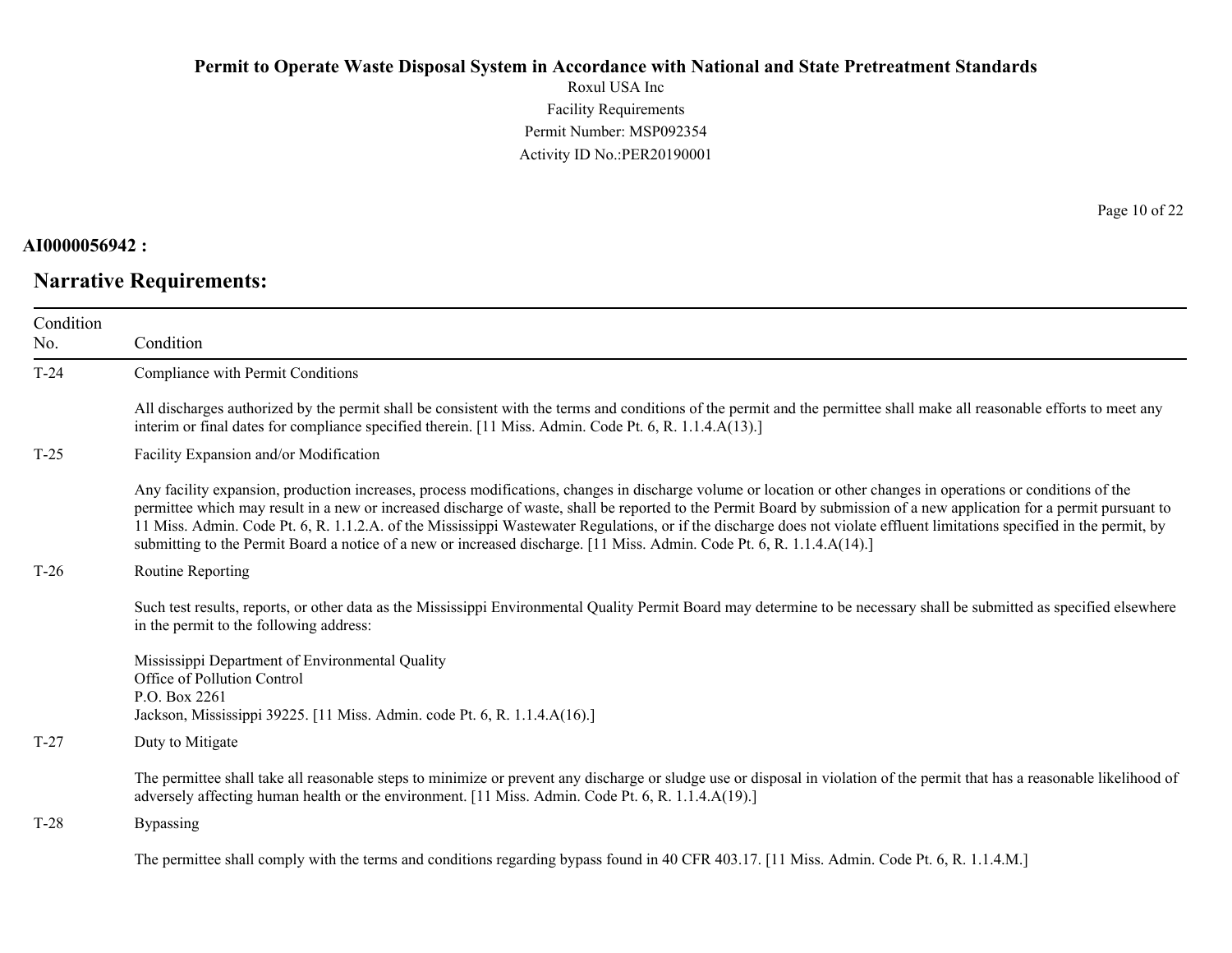Roxul USA Inc Facility Requirements Permit Number: MSP092354 Activity ID No.:PER20190001

**AI0000056942 :**

**Narrative Requirements:**

Page 11 of 22

| Condition<br>No. | Condition                                                                                                                                                                                                                                                                                                                                                                                                                                                                                                                                                                                                                                                                                                                                                                                                   |
|------------------|-------------------------------------------------------------------------------------------------------------------------------------------------------------------------------------------------------------------------------------------------------------------------------------------------------------------------------------------------------------------------------------------------------------------------------------------------------------------------------------------------------------------------------------------------------------------------------------------------------------------------------------------------------------------------------------------------------------------------------------------------------------------------------------------------------------|
| $T-29$           | Bypassing - Definitions                                                                                                                                                                                                                                                                                                                                                                                                                                                                                                                                                                                                                                                                                                                                                                                     |
|                  | "Bypass" means the intentional diversion of waste streams from any portion of the permittee's treatment facility.                                                                                                                                                                                                                                                                                                                                                                                                                                                                                                                                                                                                                                                                                           |
|                  | "Severe property damage" means substantial physical damage to property, damage to the treatment facilities which causes them to become inoperable, or substantial and<br>permanent loss of natural resources which can reasonably be expected to occur in the absence of a bypass. Severe property damage does not mean economic loss caused<br>by delays in production. $[40 \text{ CFR } 403.17(a)]$                                                                                                                                                                                                                                                                                                                                                                                                      |
| $T-30$           | Bypassing-Prohibition of Bypass                                                                                                                                                                                                                                                                                                                                                                                                                                                                                                                                                                                                                                                                                                                                                                             |
|                  | Bypass is prohibited, and the Commission may take enforcement action against a permittee unless:<br>(1) Bypass was unavoidable to prevent loss of life, personal injury, or severe property damage.<br>(2) There were no feasible alternatives to the bypass, such as the use of auxiliary treatment facilities, retention of untreated wastes, or maintenance during normal<br>periods of equipment downtime. This condition is not satisfied if adequate back-up equipment should have been installed in the exercise of reasonable engineering<br>judgement to prevent a bypass which occurred during normal periods of equipment downtime or preventative maintenance; and<br>(3) The permittee submitted notices as required under the notice of bypass requirement in this permit. [40 CFR 403.17(d)] |
| $T-31$           | Upsets                                                                                                                                                                                                                                                                                                                                                                                                                                                                                                                                                                                                                                                                                                                                                                                                      |
|                  | The permittee shall meet the conditions of 40 CFR 403.16 regarding "Upsets" and as in the upset requirements of this permit. [11 Miss. Admin. Code Pt. 6, R. 1.1.4.M.]                                                                                                                                                                                                                                                                                                                                                                                                                                                                                                                                                                                                                                      |
| $T-32$           | <b>Upsets-Definition</b>                                                                                                                                                                                                                                                                                                                                                                                                                                                                                                                                                                                                                                                                                                                                                                                    |
|                  | "Upset" means an exceptional incident in which there is unintentional and temporary noncompliance with categorical pretreatment standards because of factors beyond<br>the reasonable control of the permittee. An upset does not include noncompliance to the extent caused by operational error, improperly designed treatment facilities,<br>inadequate treatment facilities, lack of preventive maintenance, or careless or improper operation. [11 Miss. Admin. Code Pt. 6, R. 1.1.4.A(27).)]                                                                                                                                                                                                                                                                                                          |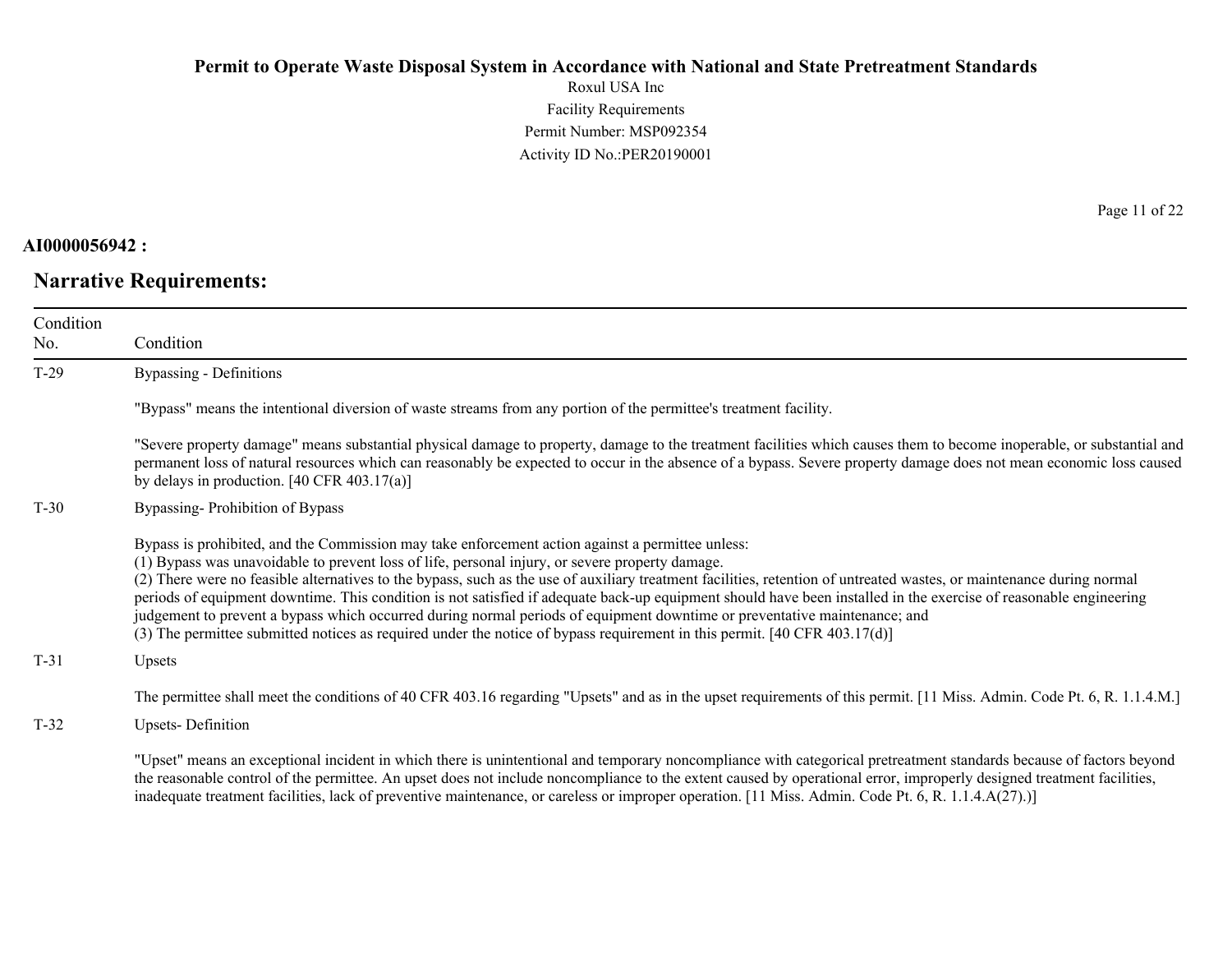Roxul USA Inc Facility Requirements Permit Number: MSP092354 Activity ID No.:PER20190001

### **AI0000056942 :**

# **Narrative Requirements:**

Page 12 of 22

| Condition<br>No. | Condition                                                                                                                                                                                                                                                                                                                                                                                                                                                                            |
|------------------|--------------------------------------------------------------------------------------------------------------------------------------------------------------------------------------------------------------------------------------------------------------------------------------------------------------------------------------------------------------------------------------------------------------------------------------------------------------------------------------|
| $T-33$           | Upsets - Effect of an upset                                                                                                                                                                                                                                                                                                                                                                                                                                                          |
|                  | An upset constitutes an affirmative defense to an action brought for noncompliance with categorical pretreatment standards if the "conditions necessary for<br>demonstration of upset" requirements of this permit are met. No determination made during administrative review of claims that noncompliance was caused by upset,<br>and before an action for noncompliance, is final administrative action subject to judicial review. [11 Miss. Admin. Code Pt. 6, R. 1.1.4.A(27).] |
| $T-34$           | Upsets - Conditions necessary for demonstration of upset                                                                                                                                                                                                                                                                                                                                                                                                                             |
|                  | A permittee who wishes to establish the affirmative defense of upset shall demonstrate, through properly signed contemporaneous operating logs, or other relevant<br>evidence that:                                                                                                                                                                                                                                                                                                  |
|                  | (1) An upset occurred and that the permittee can identify the cause(s) of the upset;<br>(2) The permitted facility was at the time being properly operated in a prudent and workmanlike manner and in compliance with applicable operation and maintenance<br>procedures; and;<br>(3) The permittee submitted notice of the upset as required in 40 CFR 403.16(c)(3)(24-hour notice of noncompliance). [11 Miss. Admin. Code Pt. 6, R. 1.1.4.A(27).]                                 |
| $T-35$           | Upsets - Burden of proof                                                                                                                                                                                                                                                                                                                                                                                                                                                             |
|                  | In any enforcement proceeding the permittee seeking to establish the occurrence of an upset has the burden of proof. [11 Miss. Admin. Code Pt. 6, R. 1.1.4.A(27).]                                                                                                                                                                                                                                                                                                                   |
| $T-36$           | Upsets- User responsibility in case of upset                                                                                                                                                                                                                                                                                                                                                                                                                                         |
|                  | The Industrial User shall control production or all discharges to the extent necessary to maintain compliance with categorical Pretreatment Standards upon reduction,<br>loss, or failure of its treatment facility until the facility is restored or an alternative method of treatment is provided. This requirement applies in the situation where<br>among other things, the primary source of power of the treatment facility is reduced, lost or fails. [40 CFR 403.16(f)]     |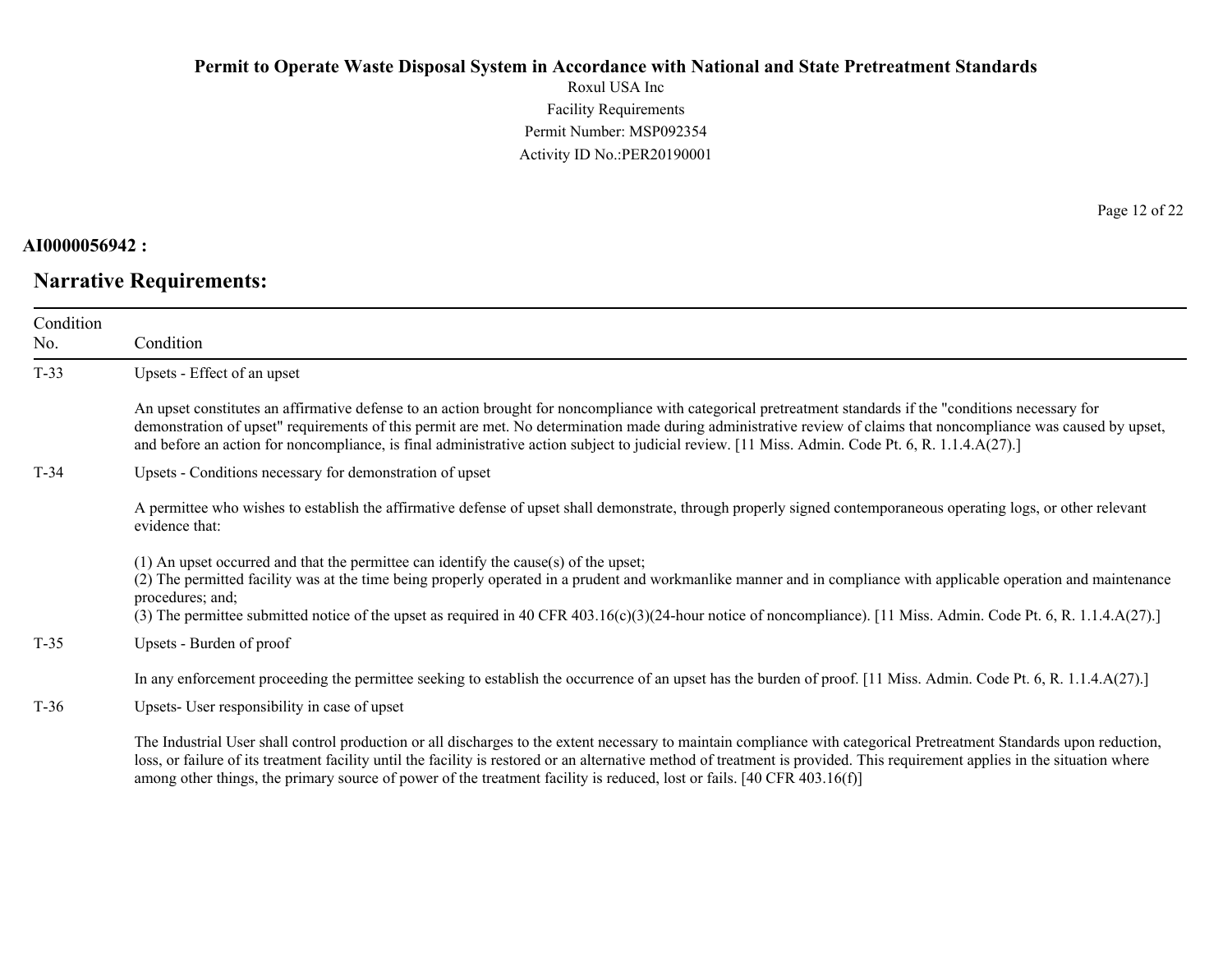Roxul USA Inc Facility Requirements Permit Number: MSP092354 Activity ID No.:PER20190001

### **AI0000056942 :**

### **Narrative Requirements:**

Page 13 of 22

| Condition | Condition                                                                                                                                                                                                                                                                                                                                                                                                                                                                                                                                                                                                                                                                                                                                                                     |
|-----------|-------------------------------------------------------------------------------------------------------------------------------------------------------------------------------------------------------------------------------------------------------------------------------------------------------------------------------------------------------------------------------------------------------------------------------------------------------------------------------------------------------------------------------------------------------------------------------------------------------------------------------------------------------------------------------------------------------------------------------------------------------------------------------|
| No.       |                                                                                                                                                                                                                                                                                                                                                                                                                                                                                                                                                                                                                                                                                                                                                                               |
| $T-37$    | <b>Removed Substances</b>                                                                                                                                                                                                                                                                                                                                                                                                                                                                                                                                                                                                                                                                                                                                                     |
|           | Solids, sludges, filter backwash, or other residuals removed in the course of treatment or control of wastewater shall be disposed of in a manner such as to prevent such<br>materials from entering State waters and in a manner consistent with the Mississippi Solid Waste Disposal Act, the Federal Resource Conservation and Recovery Act,<br>and the Mississippi Water Pollution Control Act. [11 Miss. Admin. Code Pt. 6, R. 1.1.4.A(21).]                                                                                                                                                                                                                                                                                                                             |
| $T-38$    | Power Failures                                                                                                                                                                                                                                                                                                                                                                                                                                                                                                                                                                                                                                                                                                                                                                |
|           | If electric power is required, in order to maintain compliance with the conditions and prohibitions of the permit, the permittee shall either:                                                                                                                                                                                                                                                                                                                                                                                                                                                                                                                                                                                                                                |
|           | (1) Provide an alternative power source to operate the wastewater control facilities; or, if such alternative power source is not in existence, and no date for its<br>implementation appears in the permit,<br>(2) Halt, reduce, or otherwise control production and/or all wastewater flows upon reduction, loss, or failure of the primary source of power to the wastewater control                                                                                                                                                                                                                                                                                                                                                                                       |
|           | facilities. [11 Miss. Admin. Code Pt. 6, R.1.1.4.A(22).]                                                                                                                                                                                                                                                                                                                                                                                                                                                                                                                                                                                                                                                                                                                      |
| $T-39$    | Inspection and Entry                                                                                                                                                                                                                                                                                                                                                                                                                                                                                                                                                                                                                                                                                                                                                          |
|           | The permittee shall allow any authorized Commission representative to enter the permittee's premises where a wastewater source is located or in which records are<br>required to be kept under the terms and conditions of this permit, at any reasonable time, to have access to and copy any applicable records, to inspect process facilities,<br>treatment works, monitoring methods or equipment or to take samples, as authorized by Section 49-17-21 of the Code. In the event of investigation during an emergency<br>response action, a reasonable time shall be any time of the day or night. Follow-up investigations subsequent to the conclusion of the emergency event shall be<br>conducted at reasonable times. [11 Miss. Admin. Code Pt. 6, R. 1.1.4.A(17).] |
| $T-40$    | Transfer of Ownership or Control                                                                                                                                                                                                                                                                                                                                                                                                                                                                                                                                                                                                                                                                                                                                              |
|           | This permit is not transferable to any person without proper modification of this permit following procedures found in [11 Miss. Admin. Code Pt. 6, R. 1.1.5.C.]                                                                                                                                                                                                                                                                                                                                                                                                                                                                                                                                                                                                              |
| $T-41$    | <b>Signatory Requirements</b>                                                                                                                                                                                                                                                                                                                                                                                                                                                                                                                                                                                                                                                                                                                                                 |
|           |                                                                                                                                                                                                                                                                                                                                                                                                                                                                                                                                                                                                                                                                                                                                                                               |

All applications, reports, or information submitted to the Permit Board shall be signed and certified. [11 Miss. Admin. Code Pt. 6, R. 1.1.2.C.]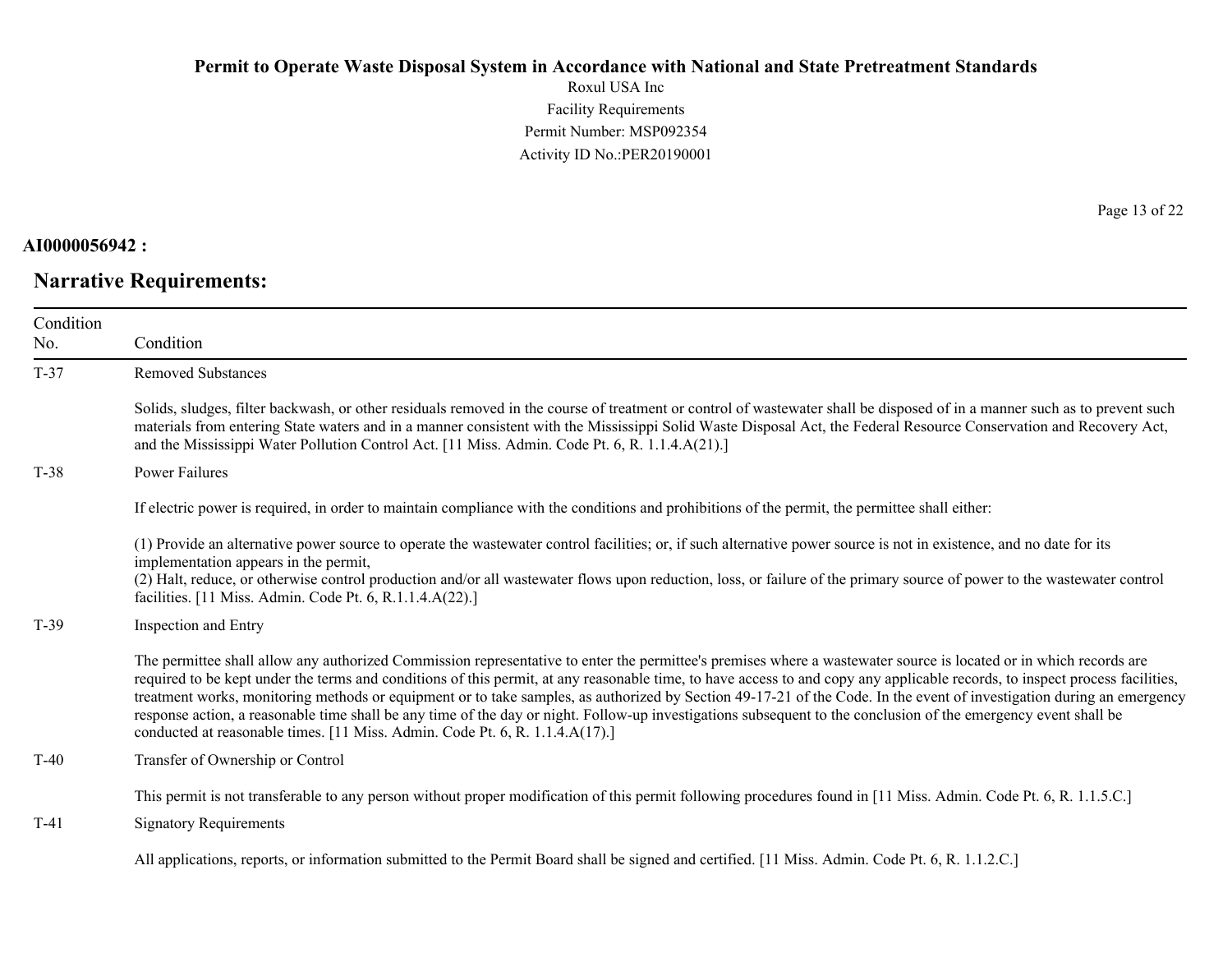Roxul USA Inc Facility Requirements Permit Number: MSP092354 Activity ID No.:PER20190001

### **AI0000056942 :**

# **Narrative Requirements:**

Page 14 of 22

| Condition<br>No. | Condition                                                                                                                                                                                                                                                                                                                                                                                                                                                                                                                                                                                                                                                                                                                                                                                                                                                                                                                                                                                                                                                                                                                                      |
|------------------|------------------------------------------------------------------------------------------------------------------------------------------------------------------------------------------------------------------------------------------------------------------------------------------------------------------------------------------------------------------------------------------------------------------------------------------------------------------------------------------------------------------------------------------------------------------------------------------------------------------------------------------------------------------------------------------------------------------------------------------------------------------------------------------------------------------------------------------------------------------------------------------------------------------------------------------------------------------------------------------------------------------------------------------------------------------------------------------------------------------------------------------------|
| $T-42$           | <b>Signatory Requirements - Application Signatures</b>                                                                                                                                                                                                                                                                                                                                                                                                                                                                                                                                                                                                                                                                                                                                                                                                                                                                                                                                                                                                                                                                                         |
|                  | All permit applications shall be signed as follows:                                                                                                                                                                                                                                                                                                                                                                                                                                                                                                                                                                                                                                                                                                                                                                                                                                                                                                                                                                                                                                                                                            |
|                  | (1) For a corporation: by a responsible corporate officer. For the purpose of this Section, a responsible corporate officer means: (i) a president, secretary, treasurer or vice<br>president of the corporation in charge of a principal business function, or any other person who performs similar policy - or decision-making function for the<br>corporation, or (ii) the manager of one or more manufacturing, production, or operating facilities provided, the manager is authorized to make management decisions<br>which govern the operation of the regulated facility including having the explicit or implicit duty of making major capital investment recommendations, and initiating<br>and directing other comprehensive measures to assure long term environmental compliance with environmental laws and regulations; the manager can ensure that the<br>necessary systems are established or actions taken to gather complete and accurate information for permit application requirements; and where authority to sign<br>documents has been assigned or delegated to the manager in accordance with corporate procedures. |
|                  | (2) For a partnership or sole proprietorship: by a general partner or the proprietor, respectively; or                                                                                                                                                                                                                                                                                                                                                                                                                                                                                                                                                                                                                                                                                                                                                                                                                                                                                                                                                                                                                                         |
|                  | (3) For a municipality, State, Federal, or other public agency: by either a principal executive officer or ranking elected official. [11 Miss. Admin. Code Pt. 6, R. 1.1.2.C.]                                                                                                                                                                                                                                                                                                                                                                                                                                                                                                                                                                                                                                                                                                                                                                                                                                                                                                                                                                 |
| $T-43$           | Signatory Requirements - Reports and Other Information                                                                                                                                                                                                                                                                                                                                                                                                                                                                                                                                                                                                                                                                                                                                                                                                                                                                                                                                                                                                                                                                                         |
|                  | All reports required by the permit and other information requested by the Permit Board shall be signed by a person described by the application signature requirements<br>in this permit or by a duly authorized representative of that person. A person is a duly authorized representative only if:                                                                                                                                                                                                                                                                                                                                                                                                                                                                                                                                                                                                                                                                                                                                                                                                                                          |
|                  | (1) The authorization is made in writing by a person described by the application signature requirements;<br>(2) The authorization specifies either an individual or a position having responsibility for the overall operation of the regulated facility or activity, such as the position of<br>plant manager, operator of a well or a well field, superintendent, position having overall responsibility for environmental matters for the company. (A duly authorized<br>representative may thus be either a named individual or any individual occupying a named position.); and                                                                                                                                                                                                                                                                                                                                                                                                                                                                                                                                                          |

(3) The written authorization is submitted to the Permit Board. [11 Miss. Admin. Code Pt. 6, R. 1.1.2.C.]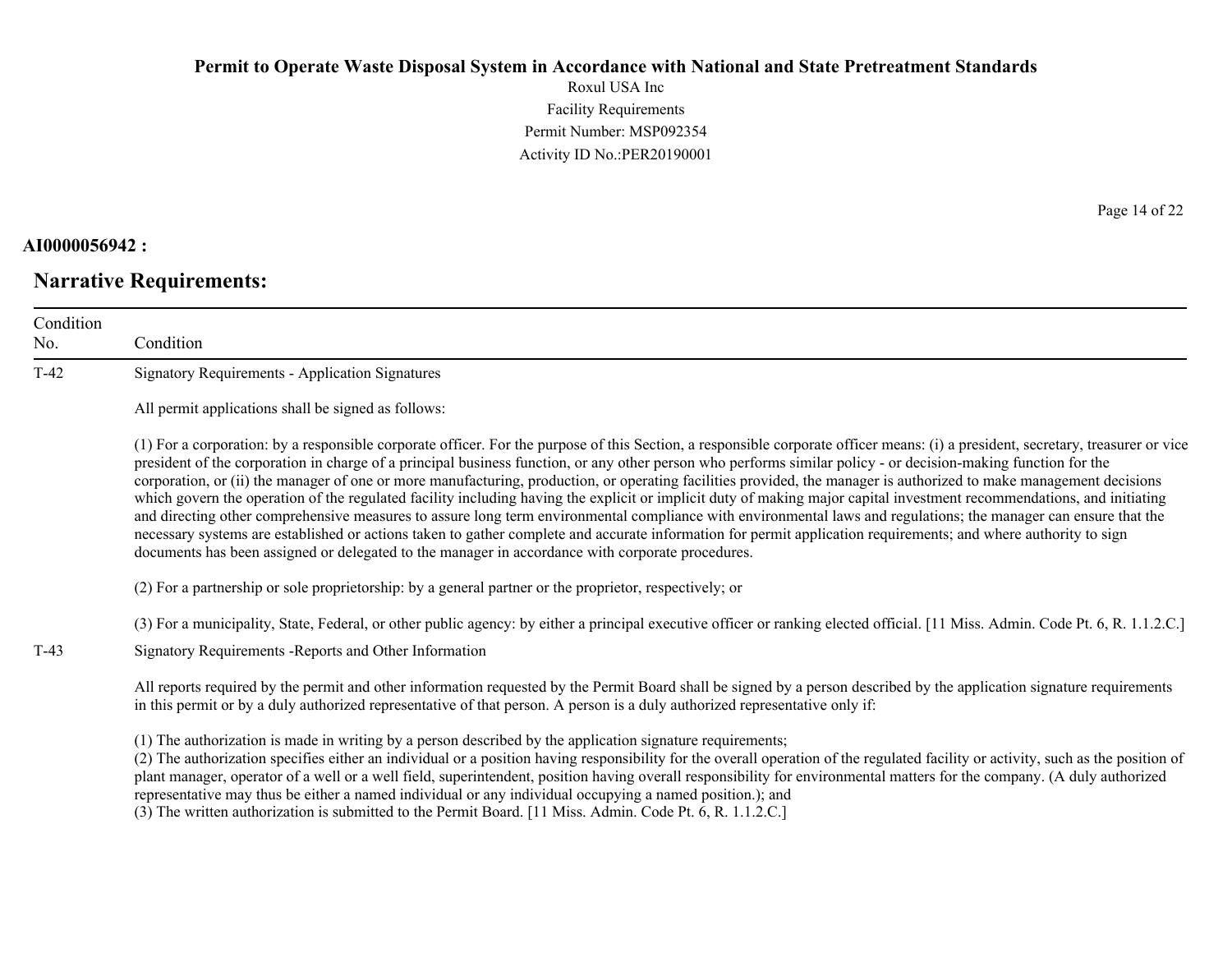Roxul USA Inc Facility Requirements Permit Number: MSP092354 Activity ID No.:PER20190001

### **AI0000056942 :**

# **Narrative Requirements:**

Page 15 of 22

| Condition<br>No. | Condition                                                                                                                                                                                                                                                                                                                                                                                                                                                                                                                                                                                                                                                                                                                        |
|------------------|----------------------------------------------------------------------------------------------------------------------------------------------------------------------------------------------------------------------------------------------------------------------------------------------------------------------------------------------------------------------------------------------------------------------------------------------------------------------------------------------------------------------------------------------------------------------------------------------------------------------------------------------------------------------------------------------------------------------------------|
| $T-44$           | Signatory Requirements - Changes to Authorization                                                                                                                                                                                                                                                                                                                                                                                                                                                                                                                                                                                                                                                                                |
|                  | If an authorization under the signatory requirements of this permit is no longer accurate because a different individual or position has responsibility for the overall<br>operation of the facility, a new authorization satisfying the signatory requirements of this permit must be submitted to the Permit Board prior to or together with any<br>reports, information, or applications. [11 Miss. Admin. Code Pt. 6, R. 1.1.4.M.]                                                                                                                                                                                                                                                                                           |
| T-45             | Signatory Requirements - Certification                                                                                                                                                                                                                                                                                                                                                                                                                                                                                                                                                                                                                                                                                           |
|                  | Any person signing a document under the signatory requirements stated in this permit shall make the following certification:                                                                                                                                                                                                                                                                                                                                                                                                                                                                                                                                                                                                     |
|                  | "I certify under penalty of law that this document and all attachments were prepared under the direction or supervision in accordance with a system designed to assure<br>that qualified personnel properly gather and evaluate the information submitted. Based on my inquiry of the person or persons who manage the system, or those persons<br>directly responsible for gathering the information, the information submitted is, to the best of my knowledge and belief, true, accurate, and complete. I am aware that<br>there are significant penalties for submitting false information, including the possibility of fine and imprisonment for knowing violations." [11 Miss. Admin. Code Pt. 6,<br>R. $1.1.4.A(29)(d).$ |
| T-46             | Availability of Records                                                                                                                                                                                                                                                                                                                                                                                                                                                                                                                                                                                                                                                                                                          |
|                  | Except for information deemed to be confidential under the Mississippi Code Ann. 49-17-39 and 40 CFR 123.41, file information relating to this permit shall be made<br>available for public inspection and copying during normal business hours at the office of the Department of Environmental Quality in Jackson, Mississippi. Written<br>request must be provided in accordance with policies developed by the Commission and must state, specifically, records proposed for review, date proposed for review<br>and copying requirements. [11 Miss. Admin. Code Pt. 6, R. 1.1.3.E.]                                                                                                                                         |
| $T-47$           | Duty to Provide Information                                                                                                                                                                                                                                                                                                                                                                                                                                                                                                                                                                                                                                                                                                      |
|                  | The permittee shall furnish to the Permit Board within a reasonable time any relevant information which the Permit Board may request to determine whether cause<br>exists for modifying, revoking and reissuing, or terminating the permit, or to determine compliance with the permit. The permittee shall also furnish to the Permit Board<br>upon request, copies of records required to be kept by the permit. [11 Miss. Admin. Code Pt. 6, R. 1.1.4.A(16).]                                                                                                                                                                                                                                                                 |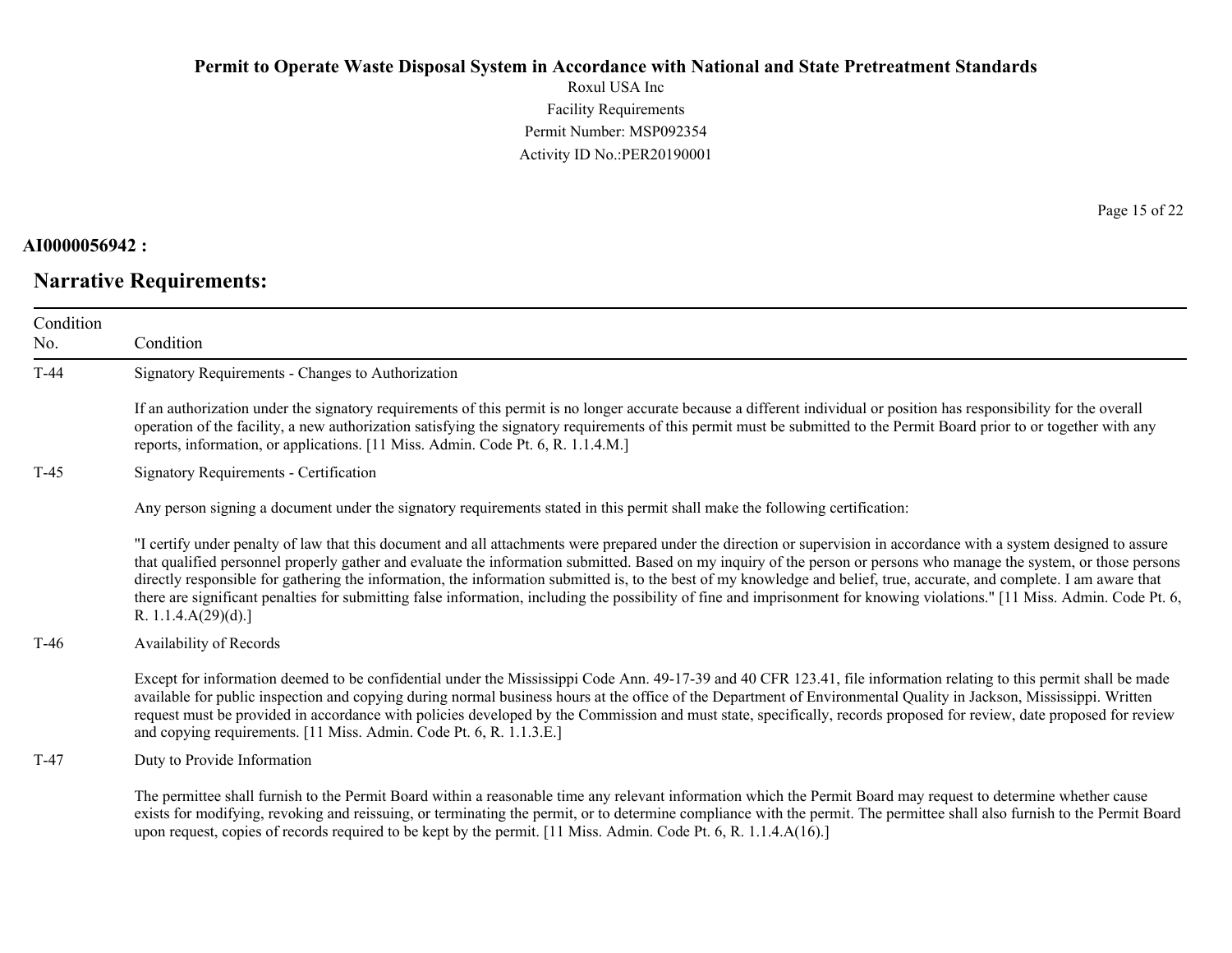Roxul USA Inc Facility Requirements Permit Number: MSP092354 Activity ID No.:PER20190001

### **AI0000056942 :**

### **Narrative Requirements:**

Page 16 of 22

| Condition<br>No. | Condition                                                                                                                                                                                                                                                                                                                                                                                                                                                                                                                                                                                                                                                                            |
|------------------|--------------------------------------------------------------------------------------------------------------------------------------------------------------------------------------------------------------------------------------------------------------------------------------------------------------------------------------------------------------------------------------------------------------------------------------------------------------------------------------------------------------------------------------------------------------------------------------------------------------------------------------------------------------------------------------|
| $T-48$           | Permit Actions                                                                                                                                                                                                                                                                                                                                                                                                                                                                                                                                                                                                                                                                       |
|                  | The permit may be modified, revoked and reissued, or terminated for cause. The filing of a request by the permittee for a permit modification, revocation and reissuance,<br>or termination, or a modification of planned changes or anticipated noncompliance, does not stay any permit condition. [11 Miss. Admin. Code Pt. 6, R. 1.1.5.C.(5).]                                                                                                                                                                                                                                                                                                                                    |
| $T-49$           | Civil and Criminal Liability                                                                                                                                                                                                                                                                                                                                                                                                                                                                                                                                                                                                                                                         |
|                  | (1) Any person who violates a term, condition or schedule of compliance contained within this permit or the Mississippi Water Pollution Control Law is subject to the<br>actions defined by law.<br>(2) Except as provided in permit conditions on "Bypassing" and "Upsets", nothing in this permit shall be construed to relieve the permittee from civil or criminal<br>penalties for noncompliance.<br>(3) It shall not be the defense of the permittee in an enforcement action that it would have been necessary to halt or reduce the permitted activity in order to maintain<br>compliance with the conditions of this permit. [11 Miss. Admin. Code Pt. 6, R. 1.1.4.A.(24).] |
| $T-50$           | Oil and Hazardous Substance Liability                                                                                                                                                                                                                                                                                                                                                                                                                                                                                                                                                                                                                                                |
|                  | Nothing in this permit shall be construed to preclude the institution of any legal action or relieve the permittee from any responsibilities, liabilities, or penalties to which<br>the generated to concert the interest of the Center 211 of the Economial Western Deltation Central Associated descriptions and the Michael Terms restricted to a                                                                                                                                                                                                                                                                                                                                 |

the permittee is or may be subject to under Section 311 of the Federal Water Pollution Control Act and applicable provisions under Mississippi Law pertaining to transportation, storage, treatment, or spillage of oil or hazardous substances. [11 Miss. Admin. Code Pt. 6, R. 1.1.4.A(23).]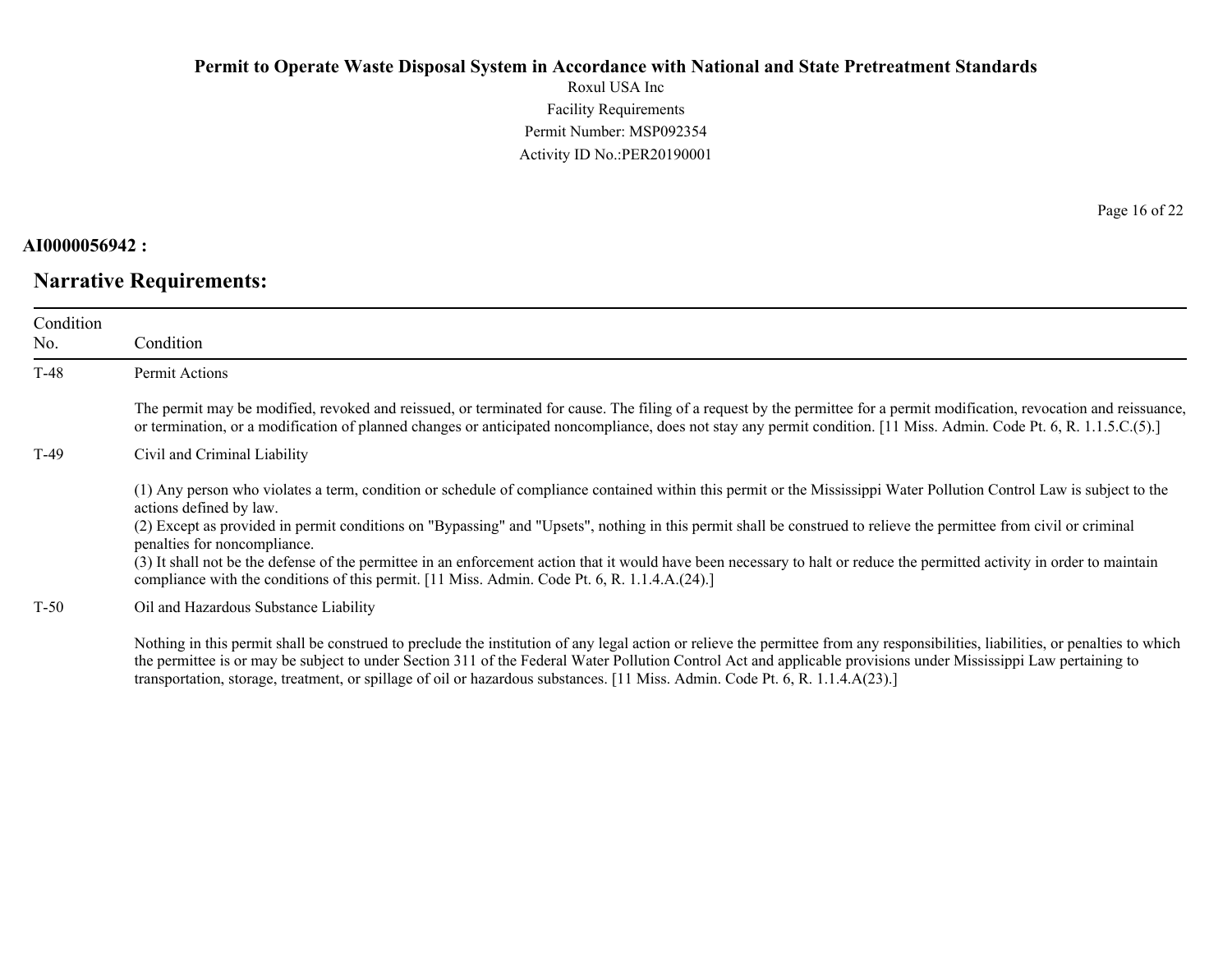Roxul USA Inc Facility Requirements Permit Number: MSP092354 Activity ID No.:PER20190001

### **AI0000056942 :**

# **Narrative Requirements:**

Page 17 of 22

| Condition<br>No. | Condition                                                                                                                                                                                                                                                                                                                                                                                                                                                                                                                                                                                                                                                                                                                                                                                                                                                                                                                                                                                                                                                                                                                                                                                                                                                                                                                                                                                                                                                                                                                                                                                                                                                                                                                                                                                                          |
|------------------|--------------------------------------------------------------------------------------------------------------------------------------------------------------------------------------------------------------------------------------------------------------------------------------------------------------------------------------------------------------------------------------------------------------------------------------------------------------------------------------------------------------------------------------------------------------------------------------------------------------------------------------------------------------------------------------------------------------------------------------------------------------------------------------------------------------------------------------------------------------------------------------------------------------------------------------------------------------------------------------------------------------------------------------------------------------------------------------------------------------------------------------------------------------------------------------------------------------------------------------------------------------------------------------------------------------------------------------------------------------------------------------------------------------------------------------------------------------------------------------------------------------------------------------------------------------------------------------------------------------------------------------------------------------------------------------------------------------------------------------------------------------------------------------------------------------------|
| $T-51$           | Hazardous Waste Release(1) The permittee shall notify the Mississippi Department of Environmental Quality, the EPA Regional Waste Management Division Director,<br>State hazardous waste authorities, and the POTW in writing of any discharge into the POTW of a substance, which, if otherwise disposed of, would be a hazardous<br>waste under 40 CFR part 261. Such notification must include the name of the hazardous waste as set forth in 40 CFR part 261, the EPA hazardous waste number, and the<br>type of discharge (continuous, batch, or other). If the Industrial User discharges more than 100 kilograms of such waste per calendar month to the POTW, the<br>notification shall also contain the following information to the extent such information is known and readily available to the Industrial User: An identification of the<br>hazardous constituents contained in the wastes, as estimation of the mass and concentration of such constituents in the wastestream discharged during that calendar<br>month, and an estimation of the mass of constituents in the wastestream expected to be discharged during the following twelve months. All notifications must take place<br>within 180 days of the effective date of this rule. Industrial users who commence discharging after the effective date of this rule shall provide the notification no later<br>than 180 days after the discharge of the listed or characteristic hazardous waste. Any notification under this paragraph need be submitted only once. However,<br>notifications of changed discharges must be submitted under 40 CFR 403.12(j). The notification requirement in this section does not apply to pollutants already reported<br>under the self-monitoring requirements of 40 CFR 403.12(b), (d), and (e). |
| $T-52$           | Hazardous Waste Release (continued)                                                                                                                                                                                                                                                                                                                                                                                                                                                                                                                                                                                                                                                                                                                                                                                                                                                                                                                                                                                                                                                                                                                                                                                                                                                                                                                                                                                                                                                                                                                                                                                                                                                                                                                                                                                |
|                  | (2) Dischargers are exempt from the requirements of paragraph (1) of the Hazardous Waste Release requirement during a calendar month in which they discharge no<br>more than fifteen kilograms of hazardous wastes, unless the wastes are acute hazardous wastes as specified in 40 CFR 261.30(d) and 261.33(d). Discharge of more than<br>fifteen kilograms of non-acute hazardous wastes in a calendar month, or of any quantity of acute hazardous wastes as specified in 40 CFR 261.30(d) and 261.33(e),<br>requires a one-time notification. Subsequent months during which the Industrial User discharges more than such quantities of any hazardous waste do not require<br>additional notification.                                                                                                                                                                                                                                                                                                                                                                                                                                                                                                                                                                                                                                                                                                                                                                                                                                                                                                                                                                                                                                                                                                        |
|                  | (3) In the case of any new regulations under section 3001 of RCRA identifying additional characteristics of hazardous waste or listing any additional substance as a<br>hazardous waste, the Industrial User must notify the POTW, the EPA Regional Waste Management Division Director, and State hazardous waste authorities of the<br>discharge of such substance within 90 days of the effective date of such regulations. $[40 \text{ CFR } 403.12(p)]$                                                                                                                                                                                                                                                                                                                                                                                                                                                                                                                                                                                                                                                                                                                                                                                                                                                                                                                                                                                                                                                                                                                                                                                                                                                                                                                                                        |
| $T-53$           | Hazardous Waste Release (continued)                                                                                                                                                                                                                                                                                                                                                                                                                                                                                                                                                                                                                                                                                                                                                                                                                                                                                                                                                                                                                                                                                                                                                                                                                                                                                                                                                                                                                                                                                                                                                                                                                                                                                                                                                                                |
|                  | (4) In the case of any notification made under paragraph (1) of this section, the Industrial User shall certify that it has a program in place to reduce the volume and<br>toxicity of hazardous wastes generated to the degree it has determined to be economically practical. [40 CFR 403.12(p)]                                                                                                                                                                                                                                                                                                                                                                                                                                                                                                                                                                                                                                                                                                                                                                                                                                                                                                                                                                                                                                                                                                                                                                                                                                                                                                                                                                                                                                                                                                                 |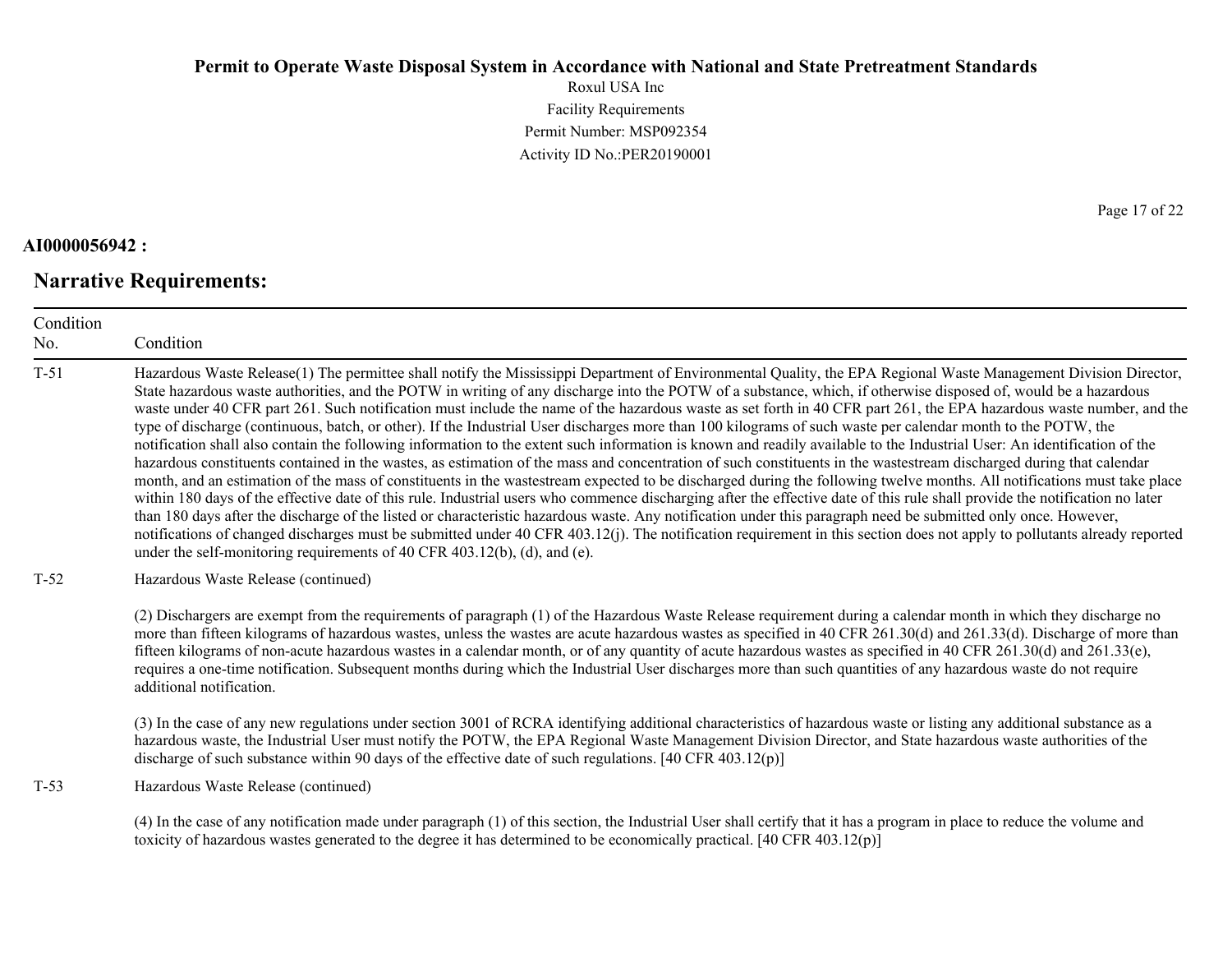Roxul USA Inc Facility Requirements Permit Number: MSP092354 Activity ID No.:PER20190001

### **AI0000056942 :**

# **Narrative Requirements:**

Page 18 of 22

| Condition<br>No. | Condition                                                                                                                                                                                                                                                                                                                                                                                                                                                                                                                                                                                                                                                                                                                                                                                                                                                                                 |
|------------------|-------------------------------------------------------------------------------------------------------------------------------------------------------------------------------------------------------------------------------------------------------------------------------------------------------------------------------------------------------------------------------------------------------------------------------------------------------------------------------------------------------------------------------------------------------------------------------------------------------------------------------------------------------------------------------------------------------------------------------------------------------------------------------------------------------------------------------------------------------------------------------------------|
| $T-54$           | Property Rights                                                                                                                                                                                                                                                                                                                                                                                                                                                                                                                                                                                                                                                                                                                                                                                                                                                                           |
|                  |                                                                                                                                                                                                                                                                                                                                                                                                                                                                                                                                                                                                                                                                                                                                                                                                                                                                                           |
|                  | The issuance of this permit does not convey any property rights in either real or personal property, or any exclusive privileges, nor does it authorize any injury to private<br>property or any invasion of personal rights, nor any infringement of Federal, State, or local laws or regulations. [11 Miss. Admin. Code Pt. 6, R. 1.1.5.E.]                                                                                                                                                                                                                                                                                                                                                                                                                                                                                                                                             |
| $T-55$           | Severability                                                                                                                                                                                                                                                                                                                                                                                                                                                                                                                                                                                                                                                                                                                                                                                                                                                                              |
|                  | The provisions of this permit are severable. If any provision of this permit, or the application of any provision of this permit to any circumstances, is challenged or held<br>invalid, the validity of the remaining permit provisions and/or portions thereof or their application to other persons or sets of circumstances, shall not be affected thereby.<br>[11 Miss. Admin. Code Pt. 6, R. 1.1.4.A(25).]                                                                                                                                                                                                                                                                                                                                                                                                                                                                          |
| T-56             | Protection of Confidential Information                                                                                                                                                                                                                                                                                                                                                                                                                                                                                                                                                                                                                                                                                                                                                                                                                                                    |
|                  | (1) Pursuant to Miss. Code Ann. '49-17-39 and 40 CFR 123.41, the Permit Board shall make available to the public all information contained on any form and all public<br>comments on such information. Effluent data and information concerning air or water quality shall also be made available to the public. Information that is determined<br>by the Commission to be trade secrets shall not be disclosed to the public without prior consent of the source of such information. When a claim of confidentiality is<br>made by a person in accordance with the provisions of Miss. Code Ann. '49-17-39, a recommendation on the questions of confidentiality shall be made by the<br>Commission and forwarded to the Regional Administrator (or his/her designee) of EPA for his concurrence in such determination of confidentiality. [11 Miss. Admin.<br>Code Pt. 6, R. 1.1.3.F.] |
| $T-57$           | Protection of Confidential Information-continued                                                                                                                                                                                                                                                                                                                                                                                                                                                                                                                                                                                                                                                                                                                                                                                                                                          |
|                  | (2) A copy of a State, UIC, or NPDES permit application, public notice, fact sheet, draft permit and other forms relating thereto, including written public comment and<br>other reports, files and information relating to the application not classified as confidential information by the Commission pursuant to part (1) of this requirement, shall<br>be available for public inspection and copying during normal business hours at the office of the Department in Jackson, Mississippi. [11 Miss. Admin. Code Pt. 6, R.                                                                                                                                                                                                                                                                                                                                                          |

1.1.3.F.]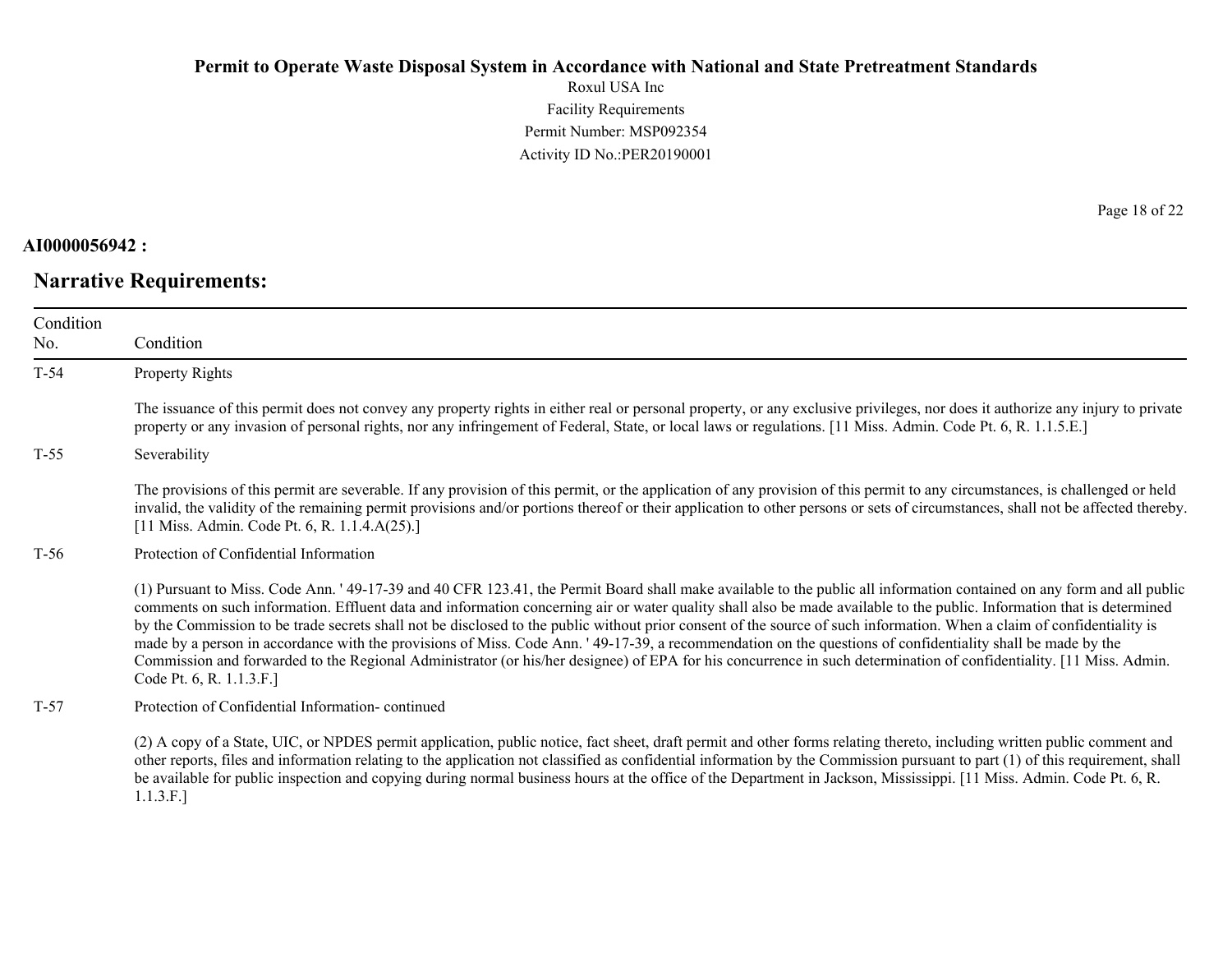Roxul USA Inc Facility Requirements Permit Number: MSP092354 Activity ID No.:PER20190001

### **AI0000056942 :**

# **Narrative Requirements:**

Page 19 of 22

| Condition<br>No. | Condition                                                                                                                                                                                                                                                                                                                                                                                                                                                                                                                                                                                                                                                                                                                                                                                                                                                                                                                                                             |
|------------------|-----------------------------------------------------------------------------------------------------------------------------------------------------------------------------------------------------------------------------------------------------------------------------------------------------------------------------------------------------------------------------------------------------------------------------------------------------------------------------------------------------------------------------------------------------------------------------------------------------------------------------------------------------------------------------------------------------------------------------------------------------------------------------------------------------------------------------------------------------------------------------------------------------------------------------------------------------------------------|
| $T-58$           | Protection of Confidential Information-continued                                                                                                                                                                                                                                                                                                                                                                                                                                                                                                                                                                                                                                                                                                                                                                                                                                                                                                                      |
|                  | (3) Upon determination by the Commission that information submitted by a permit applicant is entitled to protection against disclosure as trade secrets, the information<br>shall be so labeled and otherwise handled as confidential. Copies of the information and a notice of the Commission's action shall be forwarded to the Regional<br>Administrator (or his/her designee). In making its determination of entitlement to protection as a trade secret, the Commission shall follow the procedure set forth in<br>Miss. Code Ann. ' 49-17-39. In the event the Commission denies the claim of confidentiality, the applicant shall have, upon notification thereof, the right to appeal the<br>Commission's determination in the same manner provided for other orders of the Commission. No disclosure, except to EPA, shall be allowed until any appeal from the<br>determination of the Commission is completed. [11 Miss. Admin. Code Pt. 6, R. 1.1.3.F.] |
| $T-59$           | Spill Prevention and Best Management Plans                                                                                                                                                                                                                                                                                                                                                                                                                                                                                                                                                                                                                                                                                                                                                                                                                                                                                                                            |
|                  | Any permittee which has above ground bulk storage capacity, of more than 1320 gallons or any single container with a capacity greater than 660 gallons, of materials<br>and/or liquids (including but not limited to, all raw, finished and/or waste material) with chronic or acute potential for pollution impact on waters of the State and not<br>subject to Mississippi Hazardous Waste Management Regulations or 40 CFR 112 (Oil Pollution Prevention) regulations shall provide secondary containment as found in<br>40 CFR 112 or equivalent protective measures such as trenches or waterways which would conduct any tank releases to a permitted treatment system or sufficient<br>equalization or treatment capacity needed to prevent chronic/acute pollution impact. [11 Miss. Admin. Code Pt. 6, R. 1.1.4.A(12)(a).]                                                                                                                                   |
| $T-60$           | <b>Closure Requirements</b>                                                                                                                                                                                                                                                                                                                                                                                                                                                                                                                                                                                                                                                                                                                                                                                                                                                                                                                                           |
|                  | Should the permittee decide to permanently close and abandon the premises upon which it operates, it shall provide a Closure Plan to the Permit Board no later than 90<br>days prior to doing so. This Closure Plan shall address how and when all manufactured products, by-products, raw materials, stored chemicals, and solid and liquid<br>waste and residues will be removed from the premises or permanently disposed of on site such that no potential environmental hazard to the waters of the State will be<br>presented. Closure plan(s) submitted to and approved by Mississippi Department of Environmental Quality for compliance with other environmental regulations will<br>satisfy the closure requirements for those items specifically addressed in the closure plan(s) as long as the closure does not present a potential for environmental hazard<br>to waters of the State. [11 Miss. Admin. Code Pt. 6, R. 1.1.4. $A(11)$ .]                |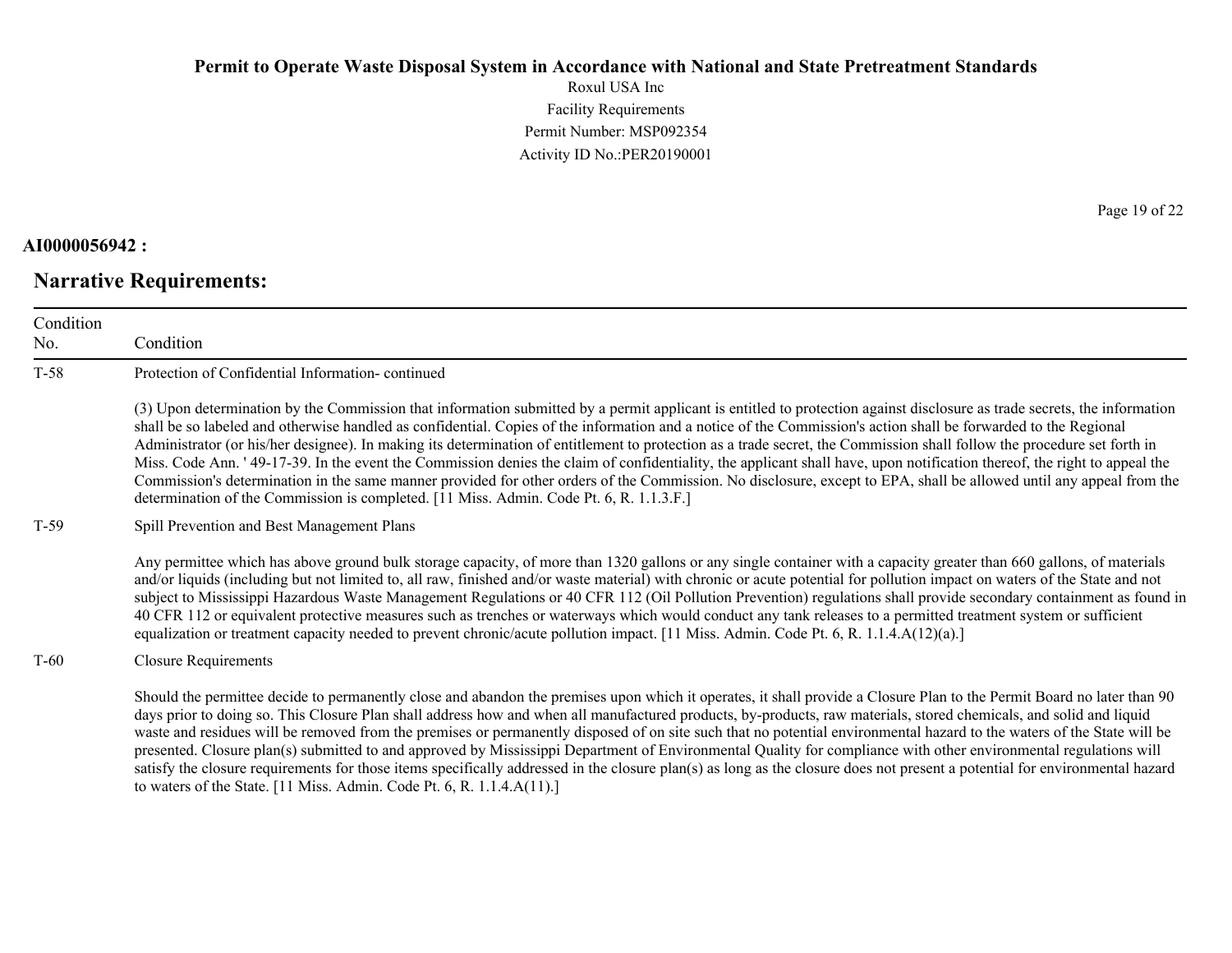Roxul USA Inc Facility Requirements Permit Number: MSP092354 Activity ID No.:PER20190001

### **AI0000056942 :**

### **Narrative Requirements:**

| Condition<br>No. | Condition                                                                                                                                                                                                                                                                                                                                                                     |
|------------------|-------------------------------------------------------------------------------------------------------------------------------------------------------------------------------------------------------------------------------------------------------------------------------------------------------------------------------------------------------------------------------|
| $T-61$           | This permit shall be modified, or alternately, revoked and reissued, to comply with any applicable effluent standard, limitation or storm water regulation issued or<br>approved under Section 301(b)(2)(C), and (D), 304(b)(2), 307(a)(2) and 402(p) of the Federal Water Pollution Control Act if the effluent standard, limitation or<br>regulation so issued or approved: |
|                  | 1. Contains different conditions or is otherwise more stringent than any effluent limitation in the permit; or                                                                                                                                                                                                                                                                |

2. Controls any pollutant not limited in the permit.

3. To comply with condition for the protection of the receiving collection system or treatment works. [11 Miss. Admin. Code Pt. 6, R. 1.1.4.F(1).]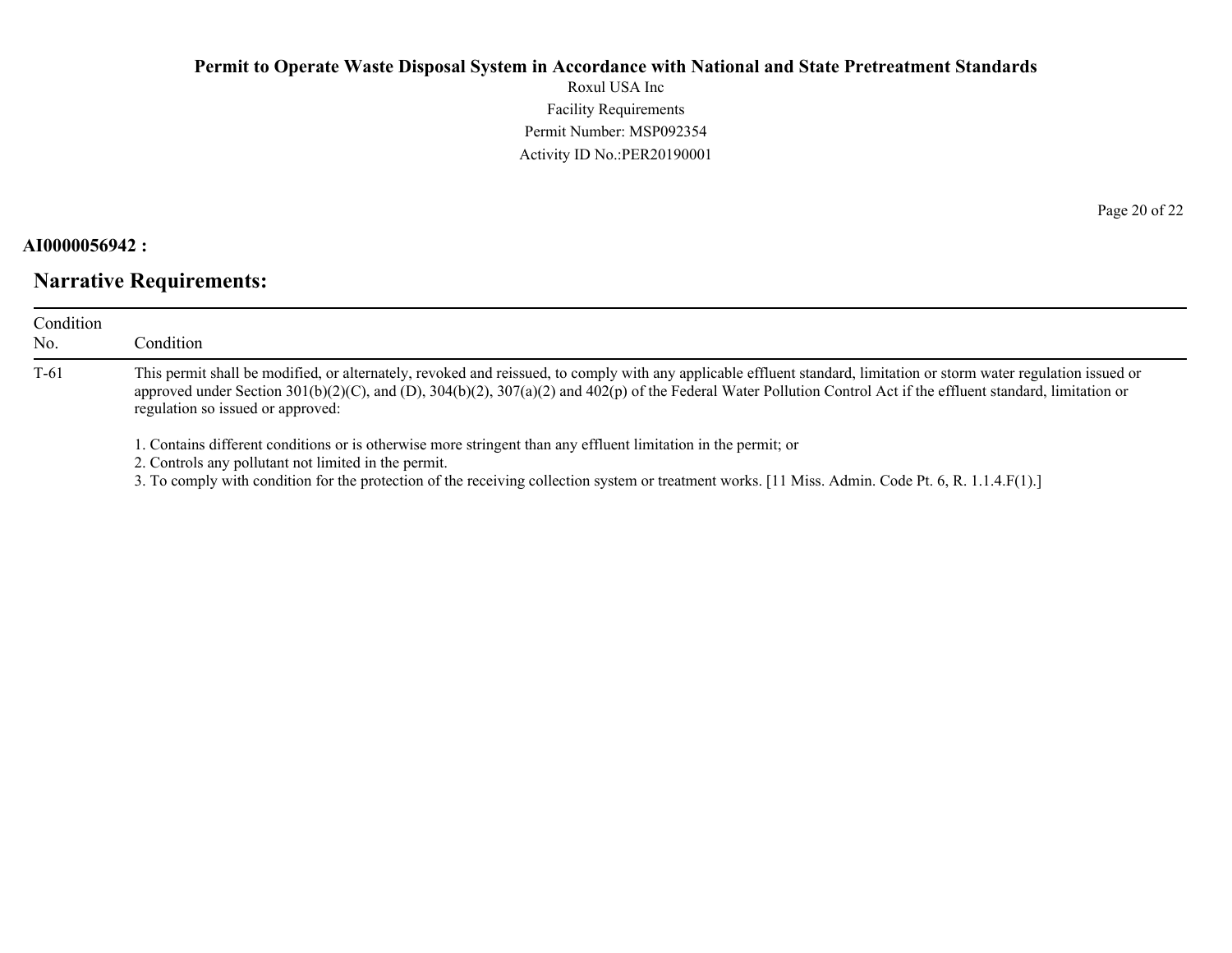Roxul USA Inc Facility Requirements Permit Number: MSP092354 Activity ID No.:PER20190001

### **RPNT0000000001 (MSP092354-001) Outfall 001 (Process Wastewater):**

### **Submittal/Action Requirements:**

| Condition<br>No. | `ondition_                                                                                                                                                                                              |
|------------------|---------------------------------------------------------------------------------------------------------------------------------------------------------------------------------------------------------|
| $S-1$            | The Permittee shall submit analytical results on a monthly Discharge Monitoring Report (DMR): Due monthly, by the 28th of the subsequent month. [11 Miss. Admin.<br>Code Pt. 6, R. 1.1.4. $A(15)(c)$ .] |

Page 21 of 22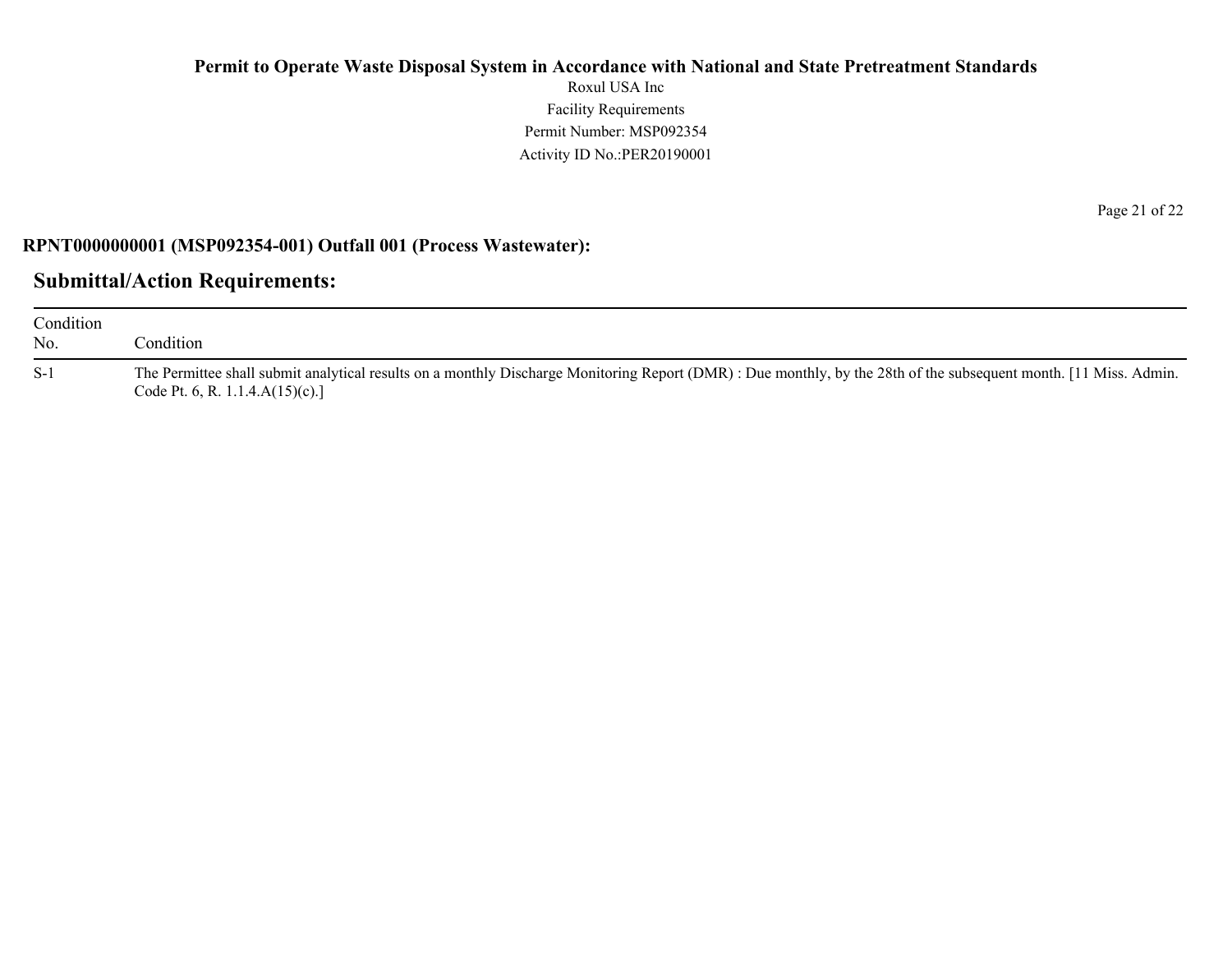Roxul USA Inc Facility Requirements Permit Number: MSP092354 Activity ID No.:PER20190001

#### **RPNT0000000002 (MSP092354-002) Outfall 002 (Process Wastewater):**

### **Submittal/Action Requirements:**

| Condition<br>No. | Condition                                                                                                                                                                                                                                                                                                                                                                                                            |
|------------------|----------------------------------------------------------------------------------------------------------------------------------------------------------------------------------------------------------------------------------------------------------------------------------------------------------------------------------------------------------------------------------------------------------------------|
| $S-1$            | Total Recoverable Aluminum shall be monitored twice per month for 6 months using a 24-hr composite sample. All monitoring results shall be submitted to the<br>Mississippi Environmental Quality Permit Board no later than the 28th day of the month following the completed collection of all 12 samples. The NPDES permit may<br>be modified to include limits if necessary. [11 Miss. Admin. Code Pt. 6. Ch. 1.] |
| $S-2$            | The Permittee shall submit analytical results on a monthly Discharge Monitoring Report (DMR): Due monthly, by the 28th of the subsequent month. [11 Miss. Admin.<br>Code Pt. 6, R. 1.1.4. $A(15)(c)$ .]                                                                                                                                                                                                              |

Page 22 of 22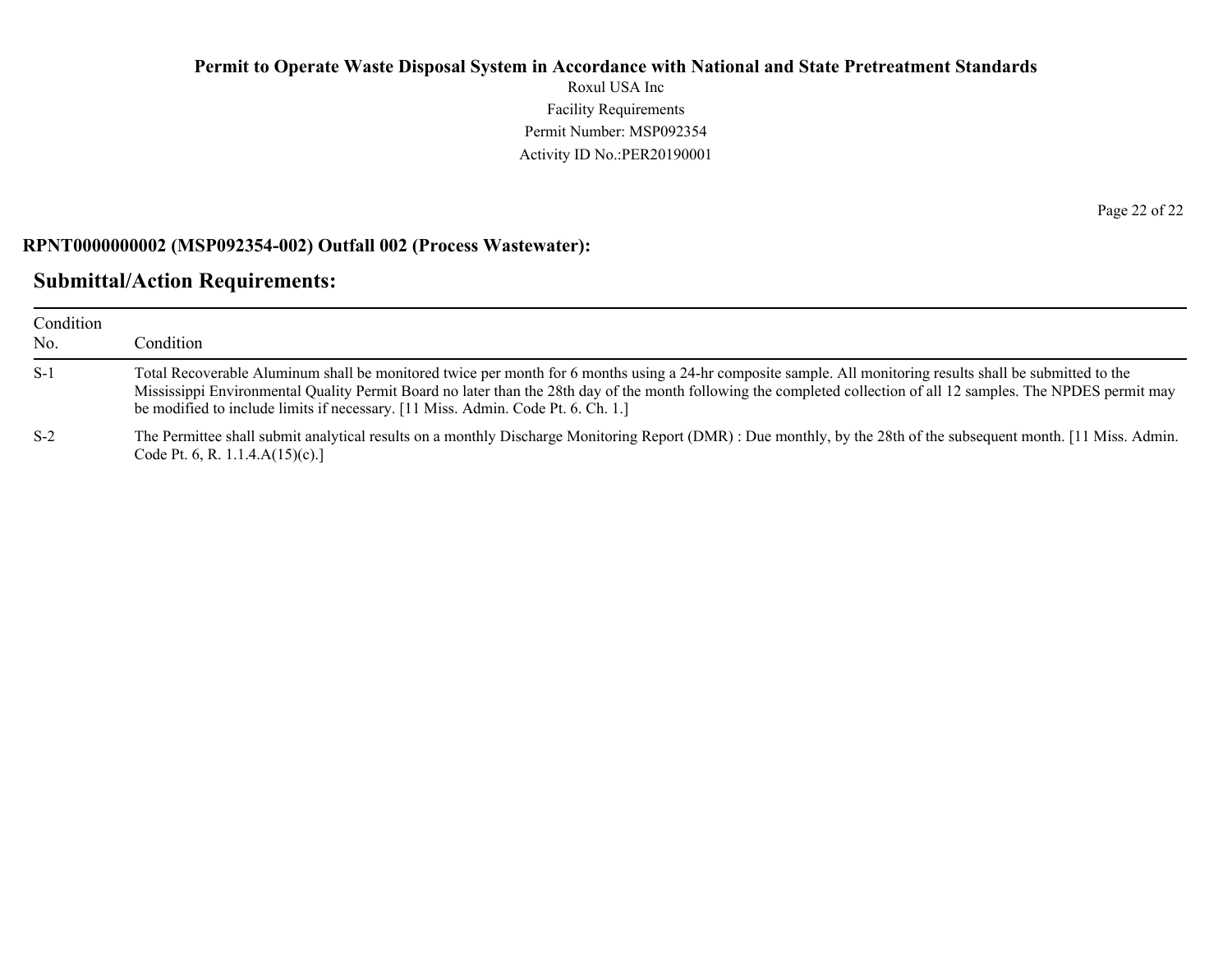### **GENERAL INFORMATION**

Roxul USA Inc Byhalia, MS Marshall County 4594 Cayce Road

### **Alternate/Historic Identifiers**

| ID           | <b>Alternate/Historic Name</b> | <b>User Group</b>                   | <b>Start Date</b> | <b>End Date</b> |
|--------------|--------------------------------|-------------------------------------|-------------------|-----------------|
| 56942        | Roxul USA, Inc.                | Official Site Name                  | 01/26/2012        |                 |
| 2809300052   | Roxul USA, Inc.                | Air-AIRS AFS                        | 01/26/2012        |                 |
| 178000052    | Roxul USA, Inc.                | Air-Construction                    | 08/22/2012        |                 |
| MSR106273    | Roxul USA, Inc.                | GP-Construction                     | 10/25/2012        | 12/31/2015      |
| MSR002173    | Roxul USA, Inc.                | GP-Baseline                         | 03/14/2014        | 01/14/2016      |
| 78000052     | Roxul USA, Inc.                | Air-Title V Fee Customer            | 06/20/2014        |                 |
| MSR000106922 | ROXUL USA Inc                  | Hazardous Waste-EPA ID              | 11/13/2014        |                 |
| MSP092354    | Roxul USA Inc                  | Water - Pretreatment                | 02/02/2015        | 01/31/2020      |
| MSR002173    | Roxul USA, Inc.                | GP-Baseline                         | 01/14/2016        | 10/31/2020      |
| MSR106273    | Roxul USA Inc                  | GP-Construction                     | 07/11/2017        | 12/31/2021      |
|              | Branch                         | Branches Group - Air                | 07/18/2017        |                 |
|              | Branch                         | Branches Group - Water              | 07/18/2017        |                 |
|              | Branch                         | Branches Group - Stormwater-401     | 07/18/2017        |                 |
|              | Branch                         | Branches Group - Hazardous<br>Waste | 08/04/2017        |                 |
| MSP092354    | Roxul USA Inc                  | Water - Pretreatment                | 03/02/2020        | 02/28/2025      |

**Basin:** North Independent Streams Basin